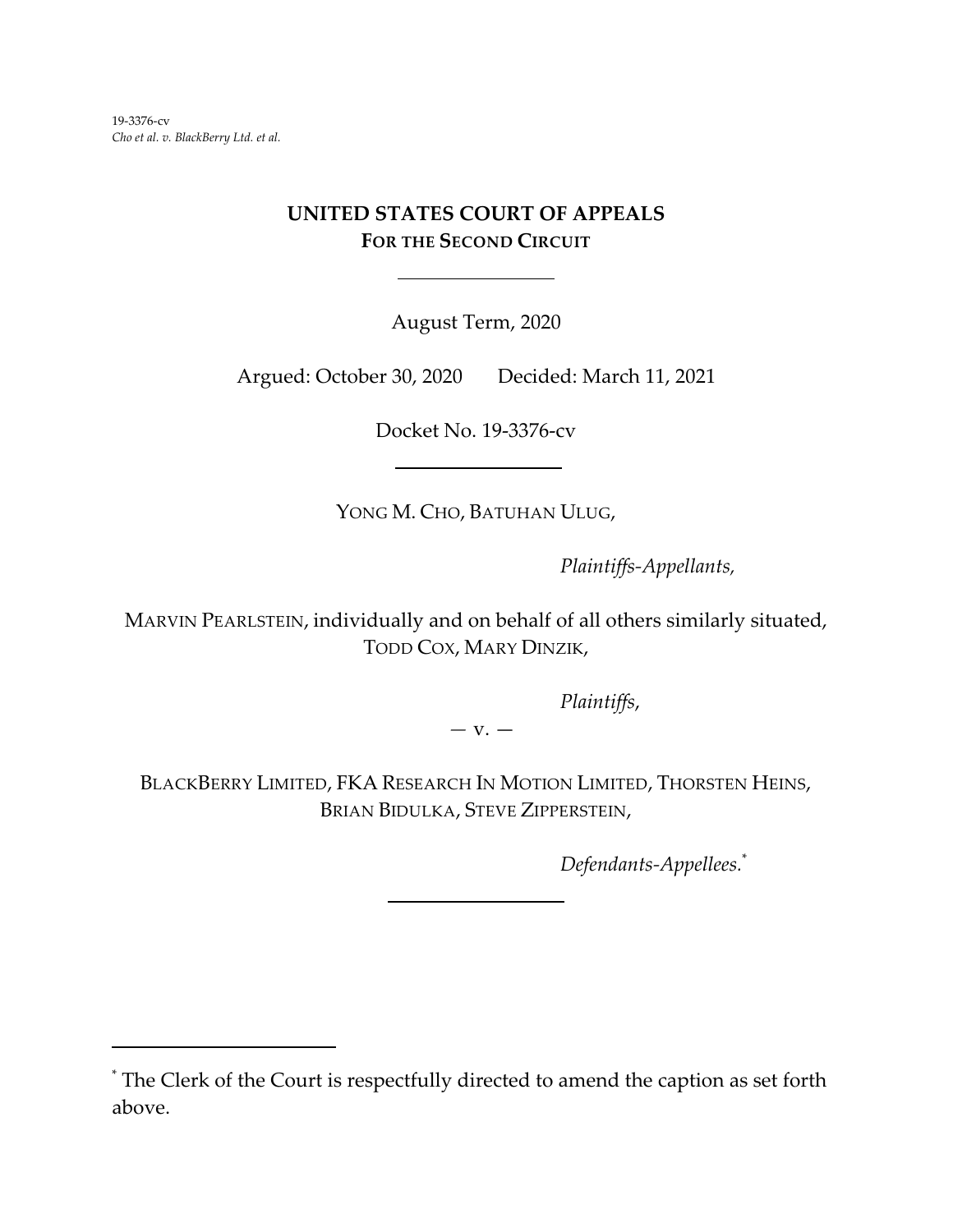## B e f o r e:

LIVINGSTON, *Chief Judge*, CABRANES and LYNCH, *Circuit Judges*.

 $\overline{a}$ 

After failing to be selected as lead plaintiffs to represent a putative class in a consolidated securities fraud class action, Plaintiffs-Appellants Yong M. Cho and Batuhan Ulug were named in the consolidated complaint as individual plaintiffs. Subsequently, the district court dismissed the putative class's complaint and denied leave to amend. The designated lead plaintiffs appealed on behalf of the class, filing a notice of appeal that did not state that Cho and Ulug were also appealing. On remand from this Court, plaintiffs were granted leave to amend the complaint, and Cho and Ulug were again named in the amended complaint as individual plaintiffs. Defendants-Appellees moved for judgment on the pleadings as to Cho and Ulug, arguing that the earlier dismissal had become final as to them because they did not properly appeal. The district court (Colleen McMahon, *C.J*.) granted the motion, concluding that under Federal Rule of Appellate Procedure 3, Cho and Ulug had failed to appeal the earlier judgment against them because they did not indicate their intent to appeal in the notice of appeal filed by the lead plaintiffs. Cho and Ulug appeal, arguing that: (1) the district court erred in dismissing their claims, because Rule 3 does not require individual named plaintiffs in a class action to indicate their intention to appeal, so long as the appeal is filed by persons qualified to represent the class; (2) in the alternative, even if the judgment dismissing their earlier claims had become final, res judicata does not bar their new claims against an additional defendant not previously named; and (3) the district court should have granted their motion for reconsideration.

We conclude that: (1) Rule 3 requires that individual named plaintiffs in a class action indicate individually their intent to appeal, and the district court's first dismissal became final as to Cho and Ulug when they failed to do so; (2) Cho and Ulug's claims against the newly added defendant are barred by res judicata; and (3) the district court did not abuse its discretion in denying reconsideration. Accordingly, the judgment of the district court is AFFIRMED.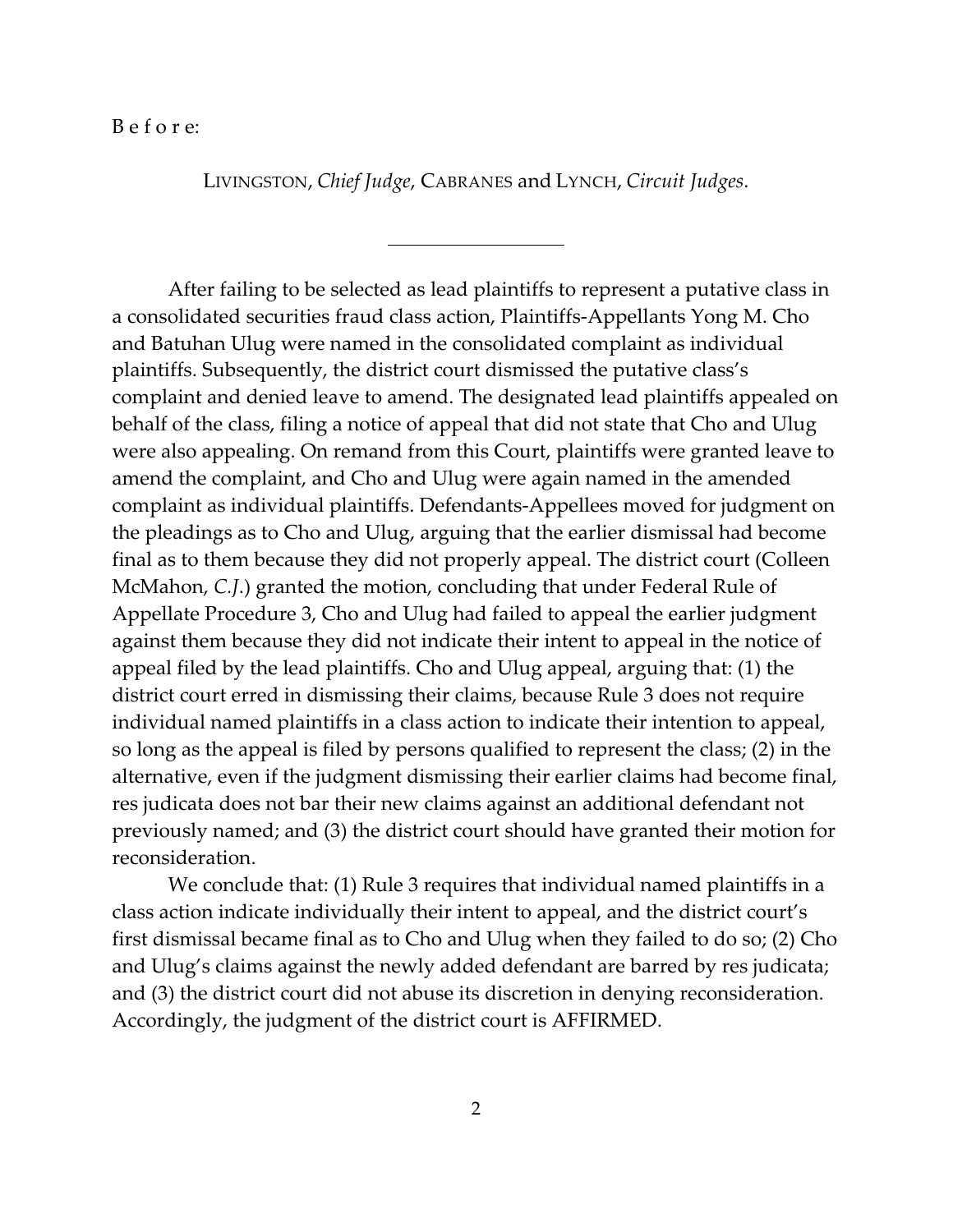DAVID A.P. BROWER, Brower Piven, A Professional Corp., New York, NY (Kim E. Miller, J. Ryan Lopatka, Kahn Swick & Foti, New York, NY, *on the brief*), *for Plaintiffs-Appellants.*

 $\overline{a}$ 

 $\overline{a}$ 

JOSEPH R. PALMORE, Morrison & Foerster LLP, Washington, DC (Dan Marmalefsky, Morrison & Foerster LLP, Los Angeles, CA, James J. Beha II, Lena H. Hughes, Morrison & Foerster LLP, New York, NY *on the brief*), *for Defendants-Appellees.*

GERARD E. LYNCH, *Circuit Judge*:

 Plaintiffs-Appellants Yong M. Cho and Batuhan Ulug, individual named plaintiffs in a putative securities class action, appeal a judgment of the United States District Court for the Southern District of New York (Colleen McMahon, *C.J.*) granting judgment on the pleadings and dismissing their claims against Defendants-Appellees BlackBerry Limited, Thorsten Heins, Brian Bidulka, and Steve Zipperstein, because they failed to join the lead plaintiffs' appeal of prior orders of the district court dismissing their complaint and denying reconsideration and leave to amend.

The appeal requires us to decide what individual named plaintiffs in a putative class action must do to indicate their intent to appeal from an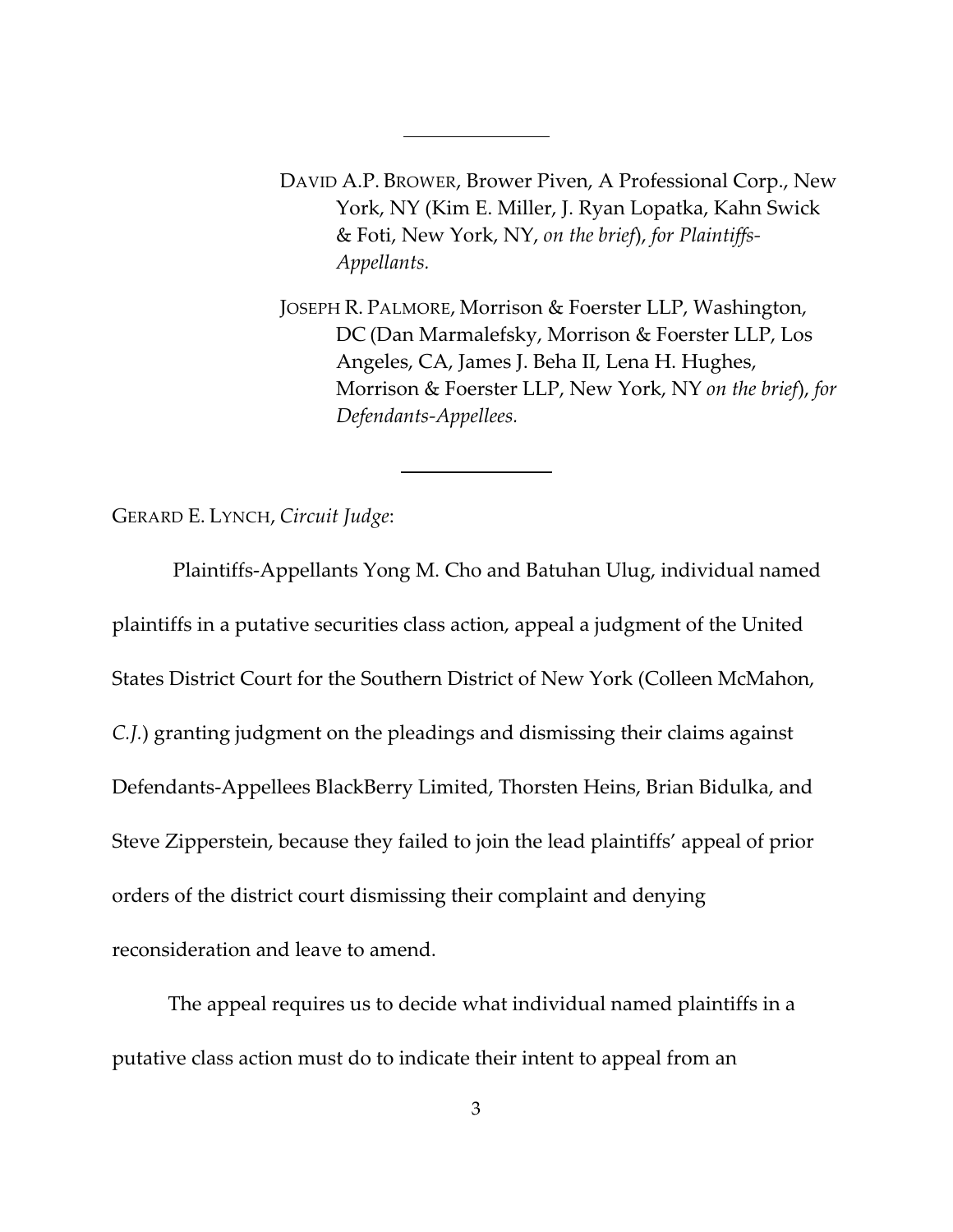unfavorable decision. Cho and Ulug argue that Federal Rule of Appellate Procedure 3 allows named plaintiffs who are also members of a putative class to rely on the notice of appeal of a "person qualified to bring the appeal as representative of the class" under Rule  $3(c)(3)$ , and that they are not required to indicate their intent to appeal individually. Consequently, they argue that they should be permitted to rely on the successful appeal by the lead plaintiffs in this case, and that the district court erred in granting judgment on the pleadings and dismissing their claims.

We disagree, and conclude that Rule  $3(c)(1)(A)$  requires individual named plaintiffs – who, unlike absent class members, have chosen to litigate their claims personally – to indicate their intent to appeal, and that individual plaintiffs may not merely rely on a notice of appeal filed by the lead plaintiffs or other persons qualified to represent the class. Accordingly, we hold that Cho and Ulug's failure to appeal the district court's first dismissal of their claims rendered that decision final as to them, and that the district court properly dismissed their attempt to renew their claims after the lead plaintiffs successfully appealed.

We also reject Cho and Ulug's remaining arguments. Their claims against Defendant-Appellee Steve Zipperstein, which they argue should be allowed to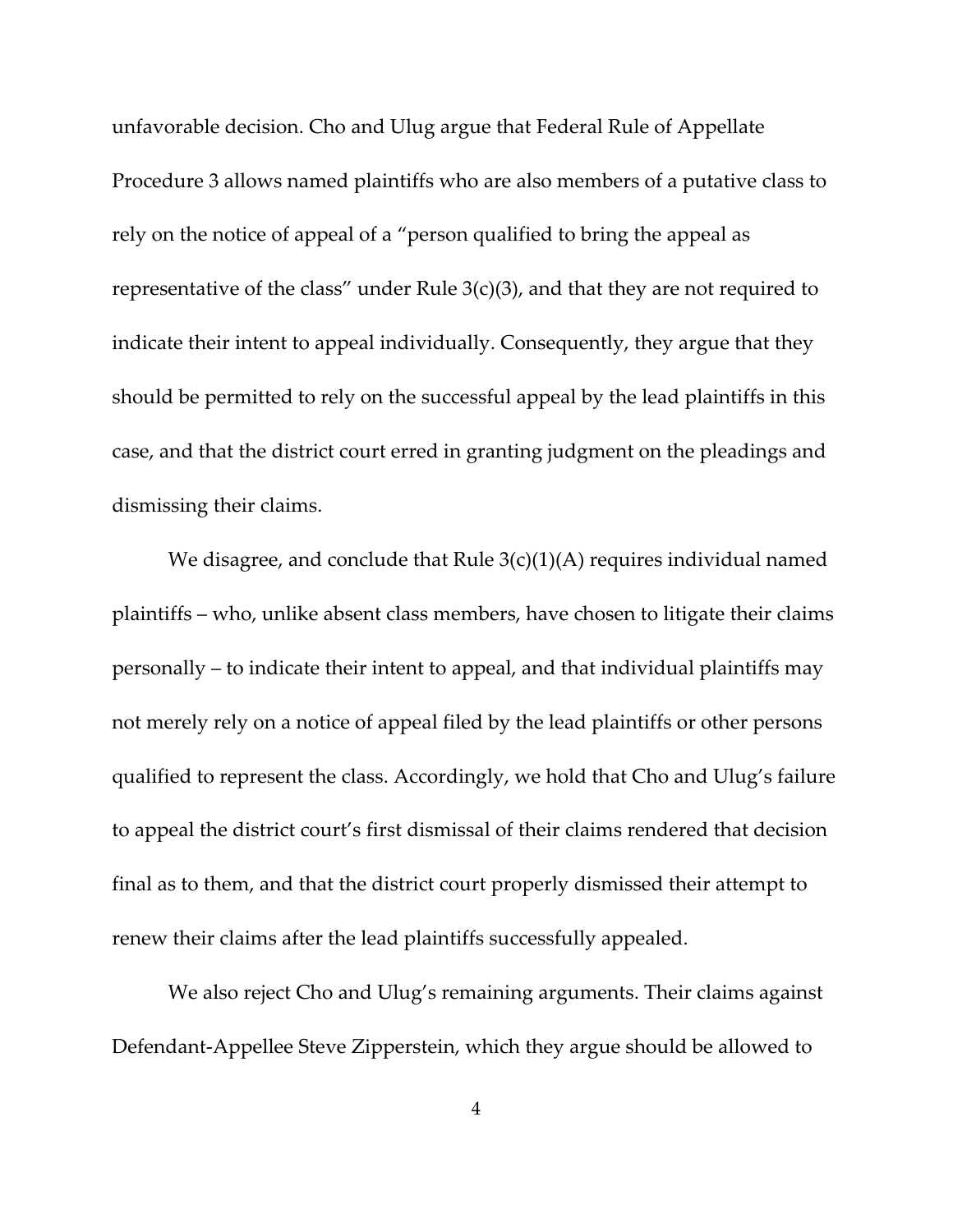proceed because Zipperstein was joined as a defendant only after the initial dismissal and the lead plaintiffs' successful appeal, are barred by res judicata. Finally, we conclude, contrary to their remaining contention, that the district court did not abuse its discretion in denying Cho and Ulug's motion for reconsideration. Accordingly, we affirm the judgment of the district court.

## **BACKGROUND**

 The following facts are taken from the factual allegations in the second amended complaint, which we accept as true, *Bryan v. Credit Control, LLC*, 954 F.3d 576, 580 (2d Cir. 2020), and from the dockets of the relevant courts.

In early 2013, BlackBerry released the Z10 smartphone. Intended as BlackBerry's answer to the iPhone, it was a commercial flop. That October, several individuals filed separate putative securities class actions, alleging that BlackBerry and its then-CEO and CFO (Thorsten Heins and Brian Bidulka, respectively) made material misrepresentations and omissions related to the release of the Z10, thereby artificially inflating BlackBerry's stock price.

The cases were consolidated in the Southern District of New York before the late Judge Thomas P. Griesa. Several plaintiffs moved to be appointed lead plaintiff in the consolidated case, pursuant to the Private Securities Reform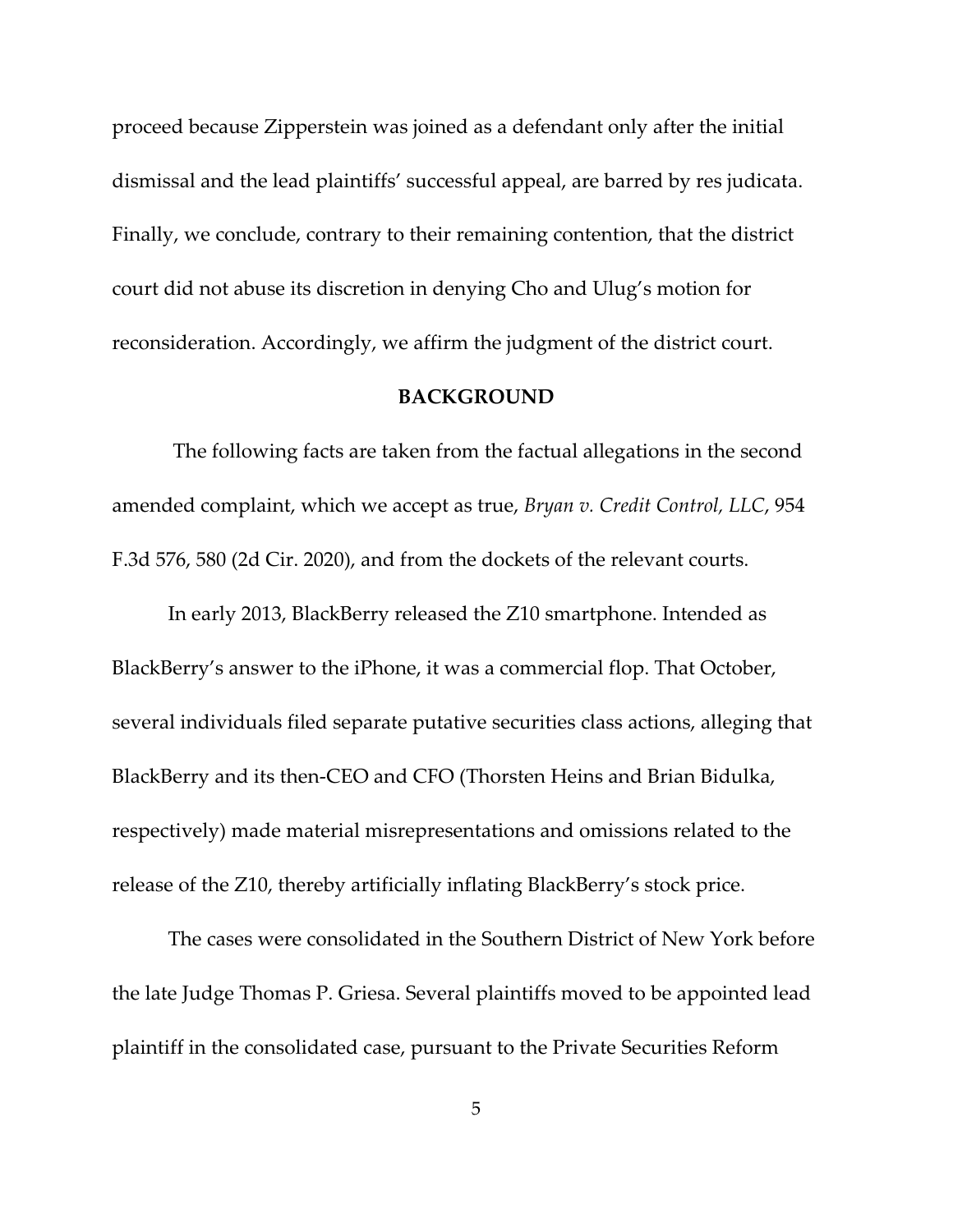Litigation Act (" $PSLRA$ ").<sup>1</sup> The aspiring lead plaintiffs included Todd Cox and Mary Dinzik, a couple who jointly owned BlackBerry stock, represented by law firm Kahn Swick & Foti, and the BlackBerry Limited Investment Group, represented by law firm Brower Piven and composed of five investors, including Cho and Ulug. The district court appointed Cox and Dinzik lead plaintiffs, with Kahn Swick & Foti as lead counsel.

The lead plaintiffs then filed an amended complaint ("FAC"), which Cho and Ulug joined as individual "additional" plaintiffs. The complaint was signed by Kahn Swick & Foti as "Lead Counsel for Lead Plaintiffs and the Class," and by Brower Piven as "Counsel for Additional Plaintiffs Yong M. Cho and Batuhan Ulug and the Class." The amended complaint alleged material misrepresentations and omissions related to the Z10 smartphone release based on four documents: BlackBerry's fiscal year 2013 financial results; an April 12, 2013 press release refuting a negative market report claiming that Z10 return rates were exceptionally high; BlackBerry's financial results for the first quarter of

 $^1$  The PSLRA requires the appointment of a lead plaintiff prior to certification of a class. *See* 15 U.S.C. § 78u-4(a)(3)(B)(i) ("Not later than 90 days after the date on which a notice is published . . . [the court] shall appoint as lead plaintiff the member or members of the purported plaintiff class that the court determines to be most capable of adequately representing the interests of class members*.").*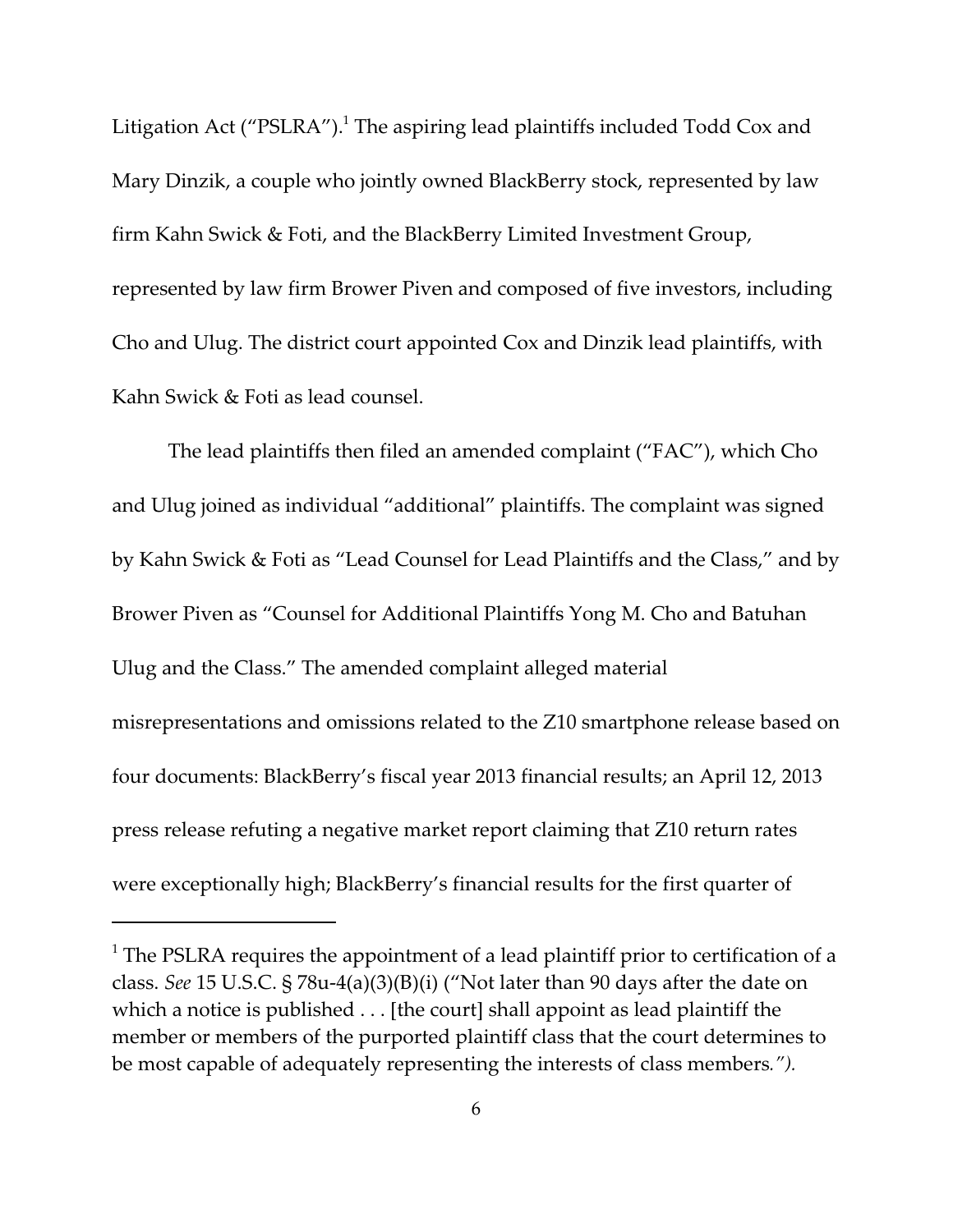fiscal year 2014; and an August 12, 2013 press release announcing a potential sale of the company.

Defendants moved to dismiss the amended complaint. On March 13, 2015, the district court granted the motion, concluding that plaintiffs "failed to plausibly allege that defendants made misrepresentations or omissions of material fact, and have failed to show that defendants acted with scienter." *Pearlstein v. BlackBerry Ltd.*, 93 F. Supp. 3d 233, 236 (S.D.N.Y. 2015). Plaintiffs then moved for reconsideration and for leave to amend their complaint. The district court denied that motion, which was signed by Kahn Swick & Foti, as "Lead Counsel for Lead Plaintiffs and the Class," and by Brower Piven, as "Counsel for Additional Plaintiffs Yong M. Cho and Batuhan Ulug and the Class." D. Ct. Dkt. No. 56 at 1-2.

The lead plaintiffs appealed on behalf of the class. The caption on their notice of appeal reproduced the caption in the district court: "MARVIN PEARLSTEIN, Individually And On Behalf of All Others Similarly Situated, Plaintiff, vs. BLACKBERRY LIMITED et al., Defendants." J.A. 119. The notice began, "Lead Plaintiffs Todd Cox and Mary Dinzik hereby give notice, on behalf of themselves and all others similarly situated . . . [,]" *id.*, and was signed by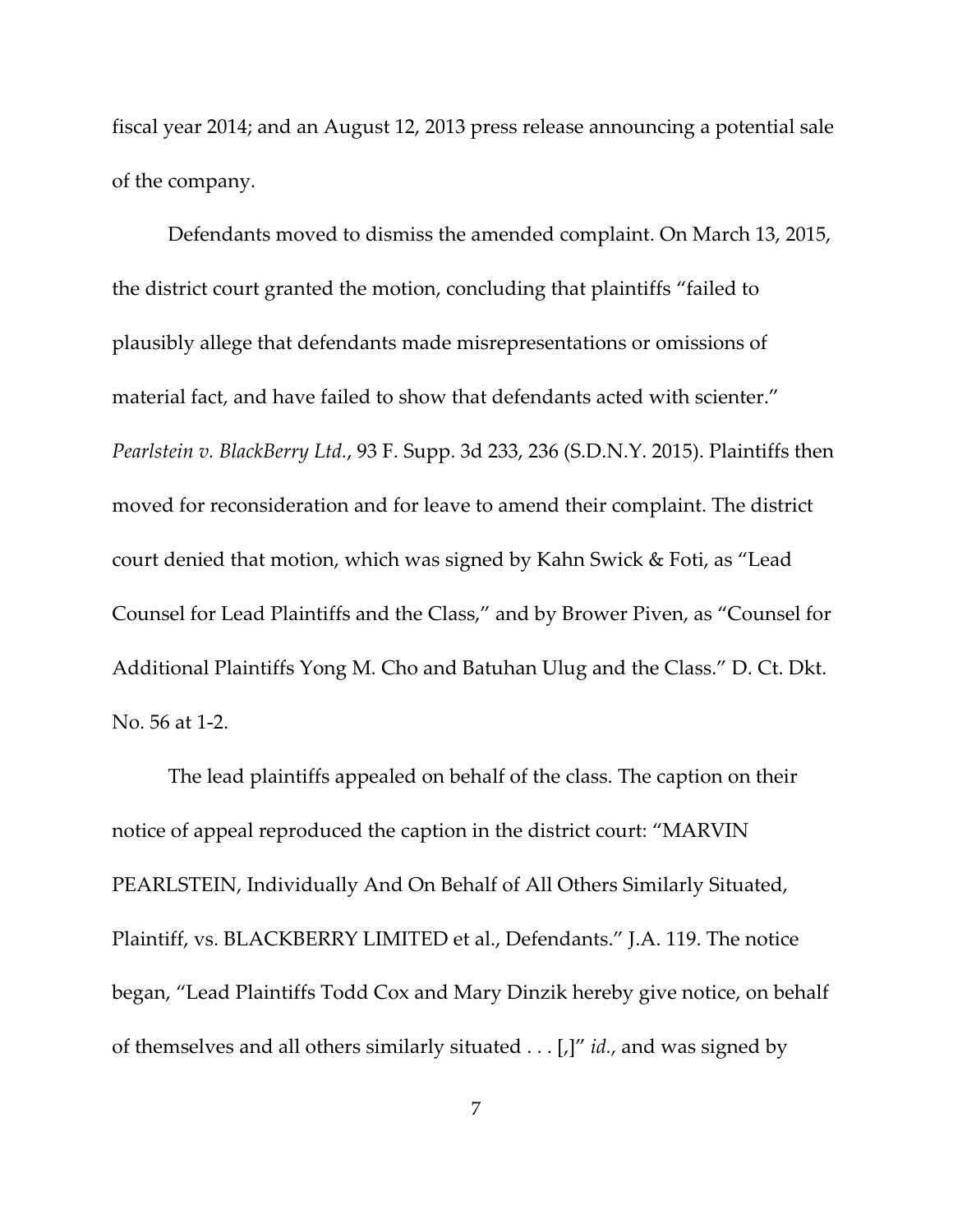Kahn Swick & Foti as "Lead Counsel for Lead Plaintiffs and the Class." J.A. 120. Brower Piven also signed the notice as "Additional Counsel for Lead Plaintiffs and the Class" (and not "Counsel for Additional Plaintiffs Yong M. Cho and Batuhan Ulug and the Class," as it had in all previous submissions). *Id.* The notice did not name or otherwise refer to Cho and Ulug.

On August 24, 2016, this Court affirmed the district court's dismissal of the complaint, but concluded that the district court had erred in denying leave to amend without explanation, and remanded on that basis. *Cox v. Blackberry Ltd.*, 660 F. App'x 23 (2d Cir. 2016). $^2$  Our summary order named Cox and Dinzik in the body and caption, *id*. at 23-24, but made no reference to Cho and Ulug.

On remand, the district court granted leave to amend and the lead plaintiffs filed a second amended complaint ("SAC"). The SAC again named Cho and Ulug as individual plaintiffs, represented by Brower Piven. It renewed plaintiffs' earlier securities fraud claims and added new claims against Steve

<sup>2</sup> In remanding the case, we also relied on *Omnicare, Inc. v Laborers District Council Construction Industry Pension Fund*, 135 S. Ct. 1318 (2015), which altered the standard for determining whether a statement of opinion is misleading for purposes of a securities fraud case. *Cox*, 660 F. App'x at 25-26.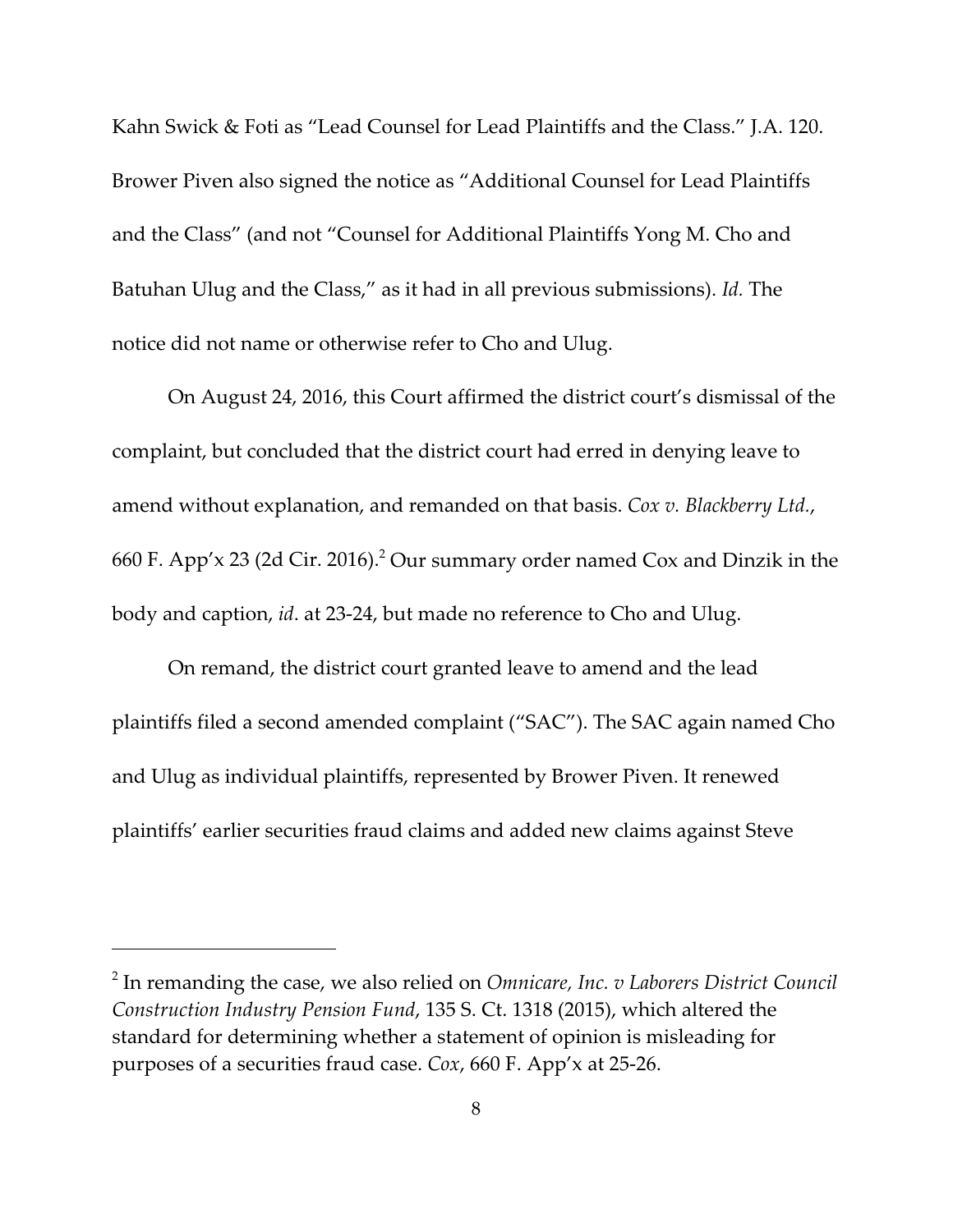Zipperstein, BlackBerry's former chief legal officer, arising out of the April 12, 2013 press release cited in the original complaint. J.A. 138, 173-74.

Defendants, including Zipperstein, moved to dismiss the amended complaint. Chief Judge Colleen McMahon (to whom the case had been assigned following the death of Judge Griesa) denied the motion. Defendants then answered the complaint, denying all material allegations of wrongdoing, and discovery began.

On July 20, 2018, while discovery was ongoing, defendants successfully moved for leave to amend their answer to assert additional affirmative defenses. Defendants then filed an amended answer asserting as an affirmative defense that plaintiffs' claims were barred in whole or in part by the doctrines of res judicata, collateral estoppel and/or law-of-the-case. Defendants moved for judgment on the pleadings under Federal Rule of Civil Procedure 12(c), arguing that the claims of Cho and Ulug should be dismissed because, unlike the rest of the class, they failed to appeal the district court's earlier dismissal of their complaint, and that as a result the earlier judgment was now final as to them. The district court referred the motion to Magistrate Judge Katharine H. Parker, who, after hearing oral argument, issued a Report and Recommendation concluding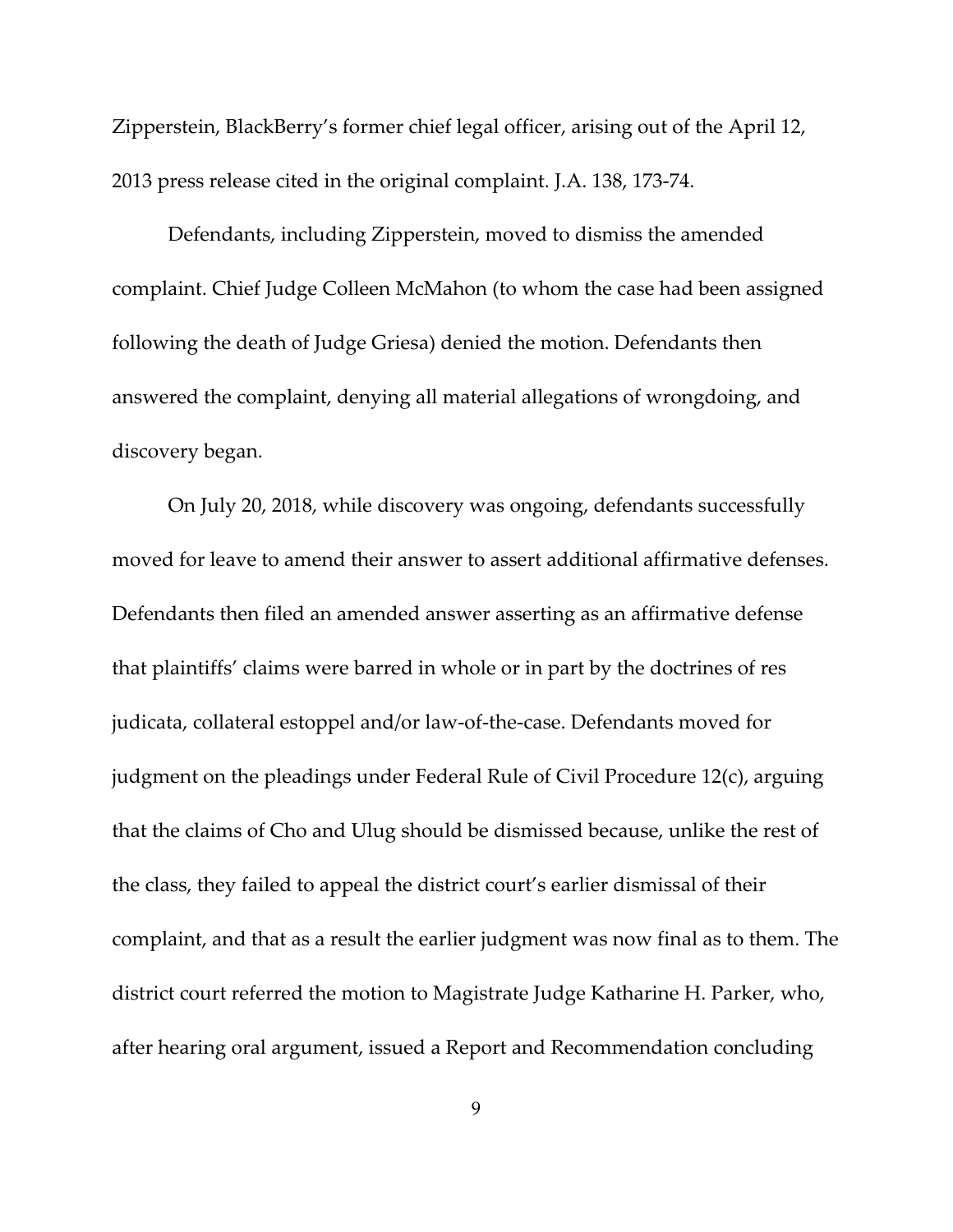that Cho and Ulug's claims should be dismissed. *Pearlstein v. BlackBerry Ltd.*, No. 13-CV-07060, 2019 WL 6831554 (S.D.N.Y. Aug. 2, 2019).

On September 24, 2019, the district court accepted the recommendation over plaintiffs' objections<sup>3</sup> and dismissed Cho and Ulug's claims. *Pearlstein v. BlackBerry Ltd.*, No. 13-CV-07060, 2019 WL 4673757 (S.D.N.Y. Sept. 24, 2019). The district court concluded that Rule 3 required Cho and Ulug to indicate their individual intent to appeal. The court further rejected their contention that they should have been permitted to rely on Rule  $3(c)(3)$ , which provides that in a class action, "the notice of appeal is sufficient if it names one person qualified to bring the appeal as representative of the class," reasoning that Cho and Ulug had "cease[d] to be 'represented' by the Lead Plaintiffs" when they joined the complaint as individual named plaintiffs. *Id.* at \*4.

In reaching its conclusion, the district court relied in part on our decision in *Cohen v. UBS Financial Services, Inc.*, which held that where a named class representative filed a notice of appeal stating that he was appealing individually and on behalf of the class, the notice was not sufficient to effect an appeal on

 $^3$  Although defendants' motion to dismiss addressed only Cho and Ulug's claims, it was opposed by the lead plaintiffs on behalf of the class, as well as Cho and Ulug.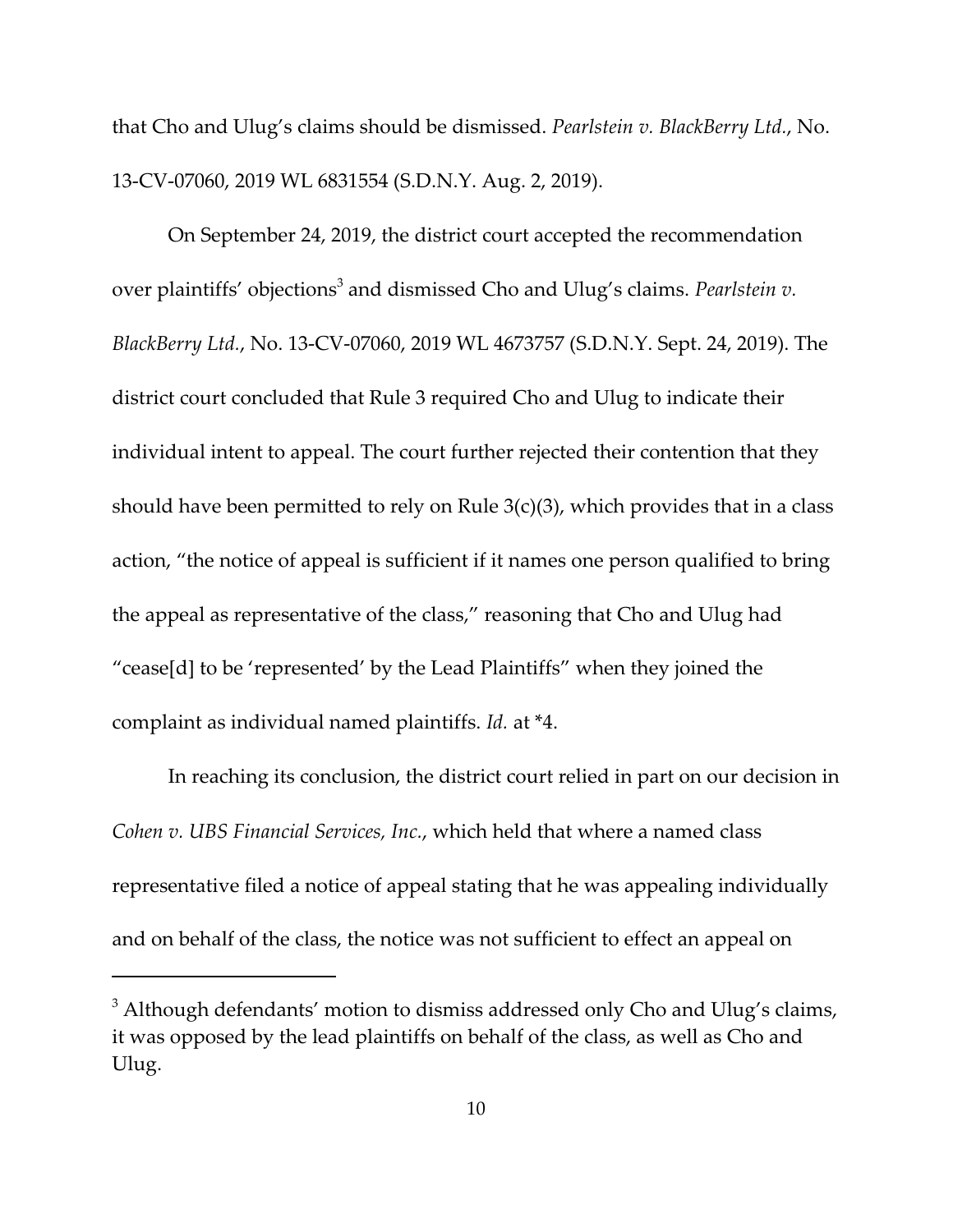behalf of the other named plaintiffs in the case. 799 F.3d 174, 177 n.3 (2d Cir. 2015).

The district court then addressed Cho and Ulug's claims against Zipperstein, who had not been named as a defendant in the initial complaint that had been dismissed by the district court. The court, again adopting Magistrate Judge Parker's recommendation, dismissed those claims as well, concluding that they were barred by res judicata and/or the law of the case doctrine because they arose from the same transaction or occurrence as the original claims, and could have been alleged in the prior complaint.

Cho and Ulug moved for reconsideration, $^4$  arguing that the district court erred in relying on *Cohen* and citing as "new evidence" material from the oral argument in that case. The district court denied the motion. *Pearlstein v. BlackBerry Ltd.*, No. 13-CV-07060, 2019 WL 6977157 (S.D.N.Y. Dec. 19, 2019). This appeal followed.

 $^4$  The body of the motion states that it is brought on behalf of Cho and Ulug alone, although it is signed by Kahn Swick & Foti as "Lead Counsel for Lead Plaintiffs and the Class," as well as by Brower Piven as "Additional Counsel for Lead Plaintiffs and Counsel for Additional Plaintiffs Yong M. Cho and Batuhan Ulug." D. Ct. Dkt. No. 409 at 1-2.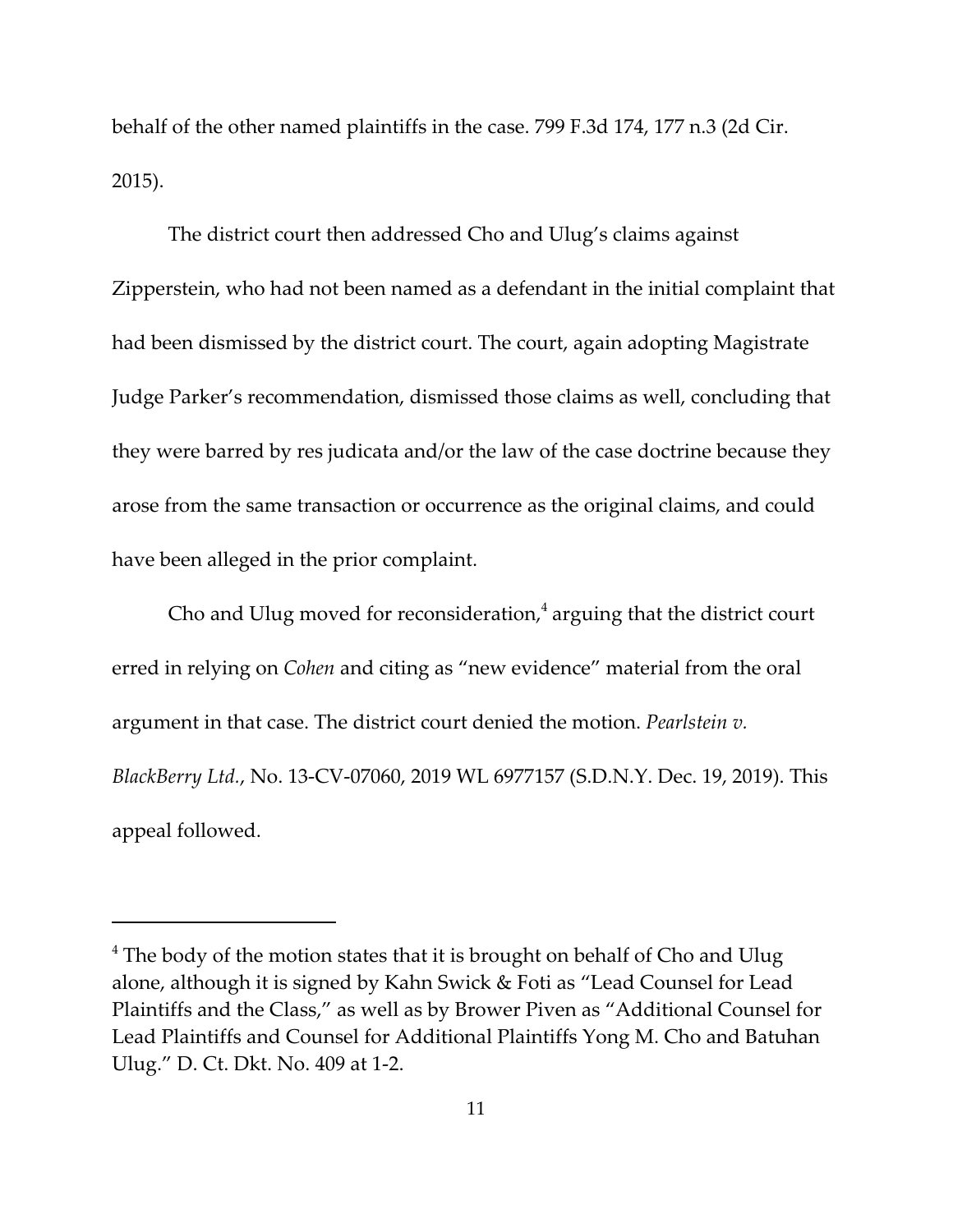#### **DISCUSSION**

Federal Rule of Appellate Procedure 3 sets forth detailed instructions explaining how to file an appeal. But despite its apparent clarity, this seemingly straightforward rule has spawned considerable litigation over time, as parties seek loopholes in its requirements. This appeal asks us to consider what Rule 3 requires of litigants who are members of a putative class, but have chosen to proceed in the class litigation as individual named plaintiffs.

Cho and Ulug argue that the district court erred in dismissing their claims because they were represented in the earlier appeal by the lead plaintiffs under Rule 3(c)(3), and should not have been required to file a separate notice of appeal or explicitly join the lead plaintiffs' notice under Rule 3(c)(1)(A). In the alternative, Cho and Ulug argue that even if their claims against the original defendants are barred by their failure to appeal the earlier dismissal, their claims against newly added defendant Zipperstein should be allowed to proceed, as those claims were not included in the original complaint that was dismissed. Finally, Cho and Ulug contend that the district court abused its discretion in denying their motion for reconsideration.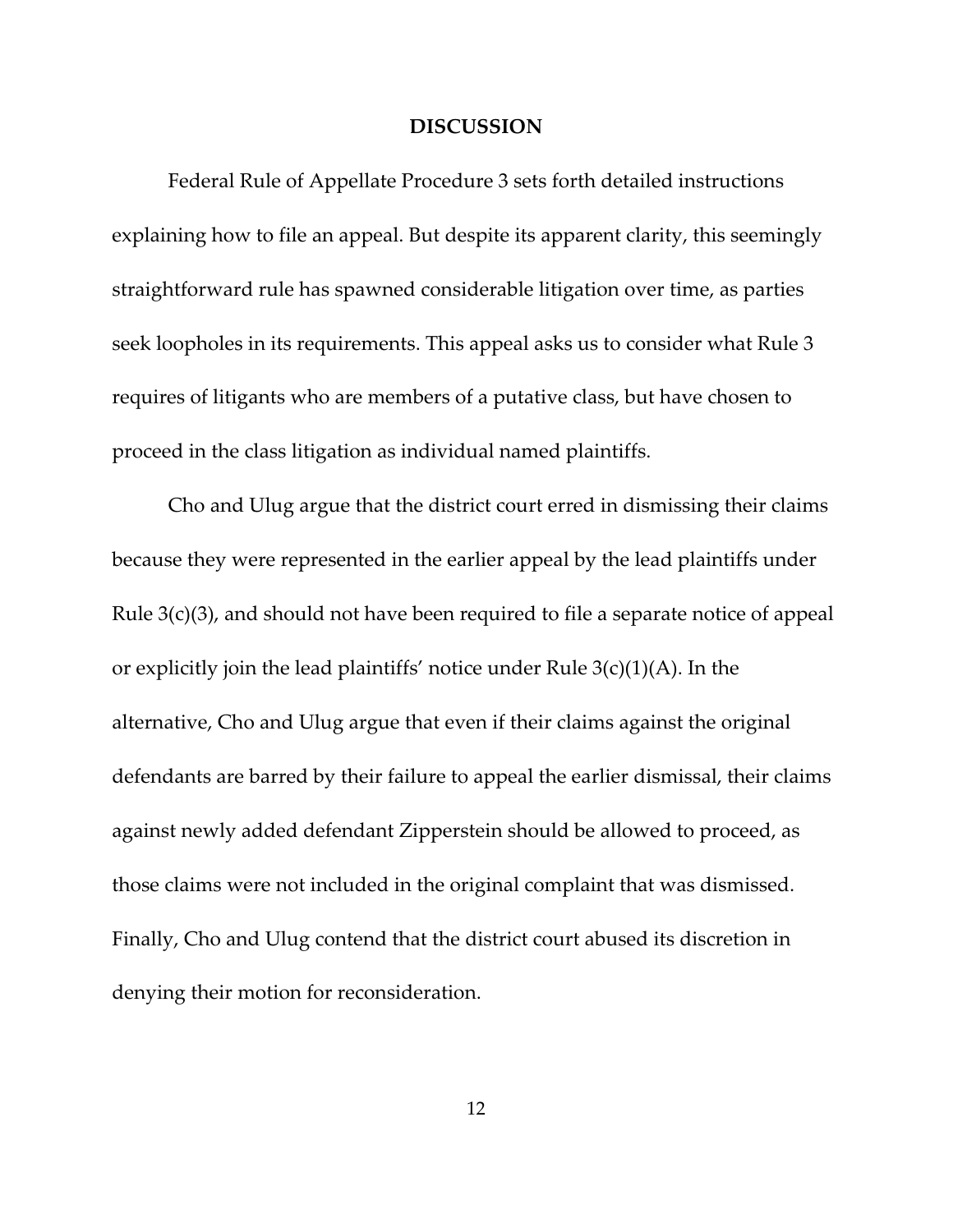We disagree on all three points. Cho and Ulug's status as individual named plaintiffs precluded them from being represented on appeal by the lead plaintiffs; consequently, they were required either to clearly indicate their intent to join the lead plaintiffs' notice in their individual capacity or to file their own notice. Because they failed to do either, the judgment dismissing their complaint became final, and res judicata bars Cho and Ulug from bringing new claims against Zipperstein that they could have pursued in their original action. Finally, the district court did not abuse its discretion in denying Cho and Ulug's motion for reconsideration.

We review *de novo* the district court's decision to grant a motion for judgment on the pleadings under Federal Rule of Civil Procedure 12(c). *Bryan*, 954 F.3d at 580. The standard of review for a Rule 12(c) motion is the same as for a Rule 12(b)(6) motion: we must "accept all factual allegations in the complaint as true and draw all reasonable inferences in plaintiff[s'] favor." *Id.* (internal quotation marks omitted). We also review *de novo* "the district court's application of the principles of res judicata." *EDP Med. Computer Sys., Inc. v. United States*, 480 F.3d 621, 624 (2d Cir. 2007). Finally, denial of a motion for reconsideration is reviewed for abuse of discretion. *See RJE Corp. v. Northville Indus. Corp.*, 329 F.3d 310, 316 (2d Cir. 2003).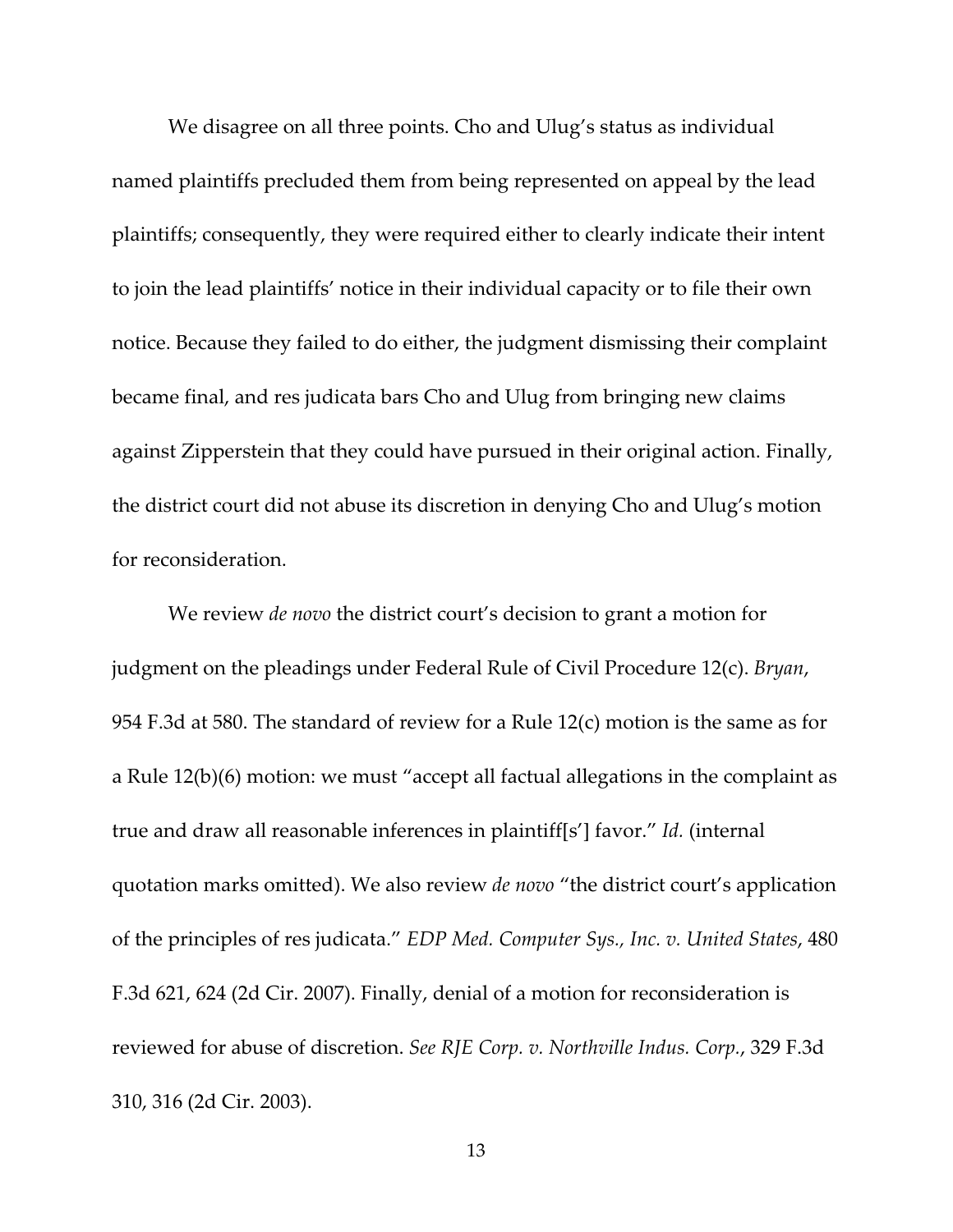# **I. Motion for Judgment on the Pleadings**

*A. Federal Rule of Appellate Procedure 3*

Rule 3(c) lists the information that a notice of appeal must contain.

Although these notice requirements "should be liberally construed," *Marrero*

*Pichardo v. Ashcroft*, 374 F.3d 46, 55 (2d Cir. 2004), they are "jurisdictional

requirements" that we "may not waive," *Torres v. Oakland Scavenger Co.*, 487 U.S.

312, 317 (1988).

Rule  $3(c)(1)(A)$  describes the party information that must be included in a notice of appeal:

> The notice of appeal must . . . specify the party or parties taking the appeal by naming each one in the caption or body of the notice, but an attorney representing more than one party may describe those parties with such terms as "all plaintiffs," "the defendants," "the plaintiffs A, B, et al.," or "all defendants except X".

The requirement that the parties appealing clearly identify themselves serves an important purpose. As we have explained before, it "provide[s] notice to the court and to the opposing parties of the identity of the appellant or appellants, permitting the court and the opposition to know, for example, which parties are bound by the district court's judgment or which parties may be held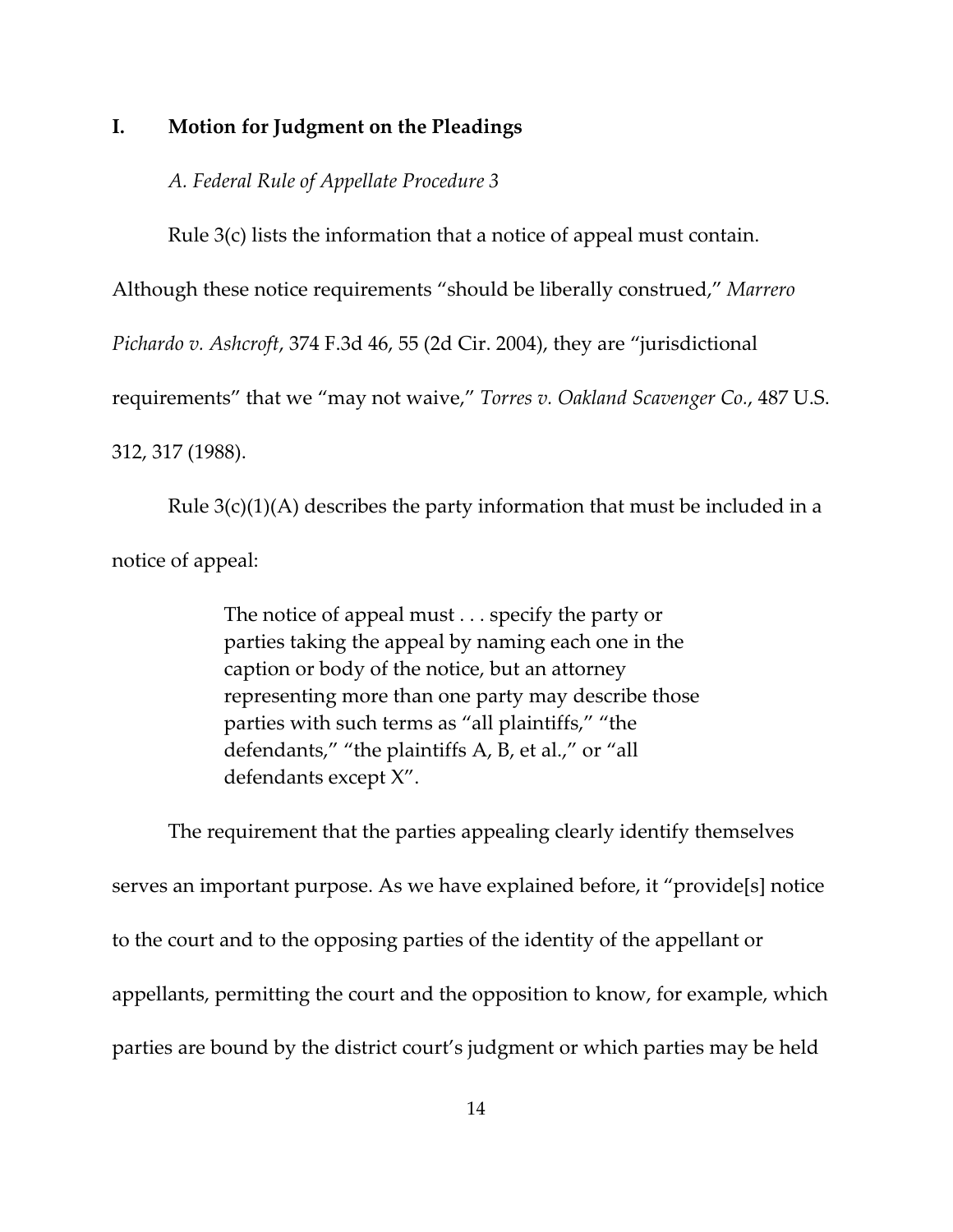liable for costs or sanctions on the appeal." *Baylis v. Marriott Corp.*, 906 F.2d 874, 877 (2d Cir. 1990); *accord Torres*, 487 U.S. at 318 *("*The purpose of the specificity requirement of Rule 3(c) is to provide notice both to the opposition and to the court of the identity of the appellant or appellants."). Without that notice requirement, a "party could sit on the fence, await the outcome, and opt to participate only if it was favorable." *Gonzalez v. Thaler*, 565 U.S. 134, 148 (2012).

In this case, the December 2015 notice of appeal stated "Lead Plaintiffs Todd Cox and Mary Dinzik hereby give notice, on behalf of themselves and all others similarly situated," that they appealed the dismissal of the complaint. J.A. 119. And although Brower Piven, counsel for Cho and Ulug, signed the appeal, counsel signed as "Additional Counsel for Lead Plaintiffs and the Class"; the firm did not state that it was appearing as counsel for Cho and Ulug, as it had on previous submissions in the district court. Indeed, Cho and Ulug were not mentioned anywhere in the notice of appeal. Under a plain reading of Rule  $3(c)(1)(A)$ , that fact alone would seem sufficient to defeat Cho and Ulug's argument that they successfully appealed.

However, Cho and Ulug turn to Rule 3(c)(3), which applies specifically to class actions, to save their claims. Rule  $3(c)(3)$  provides: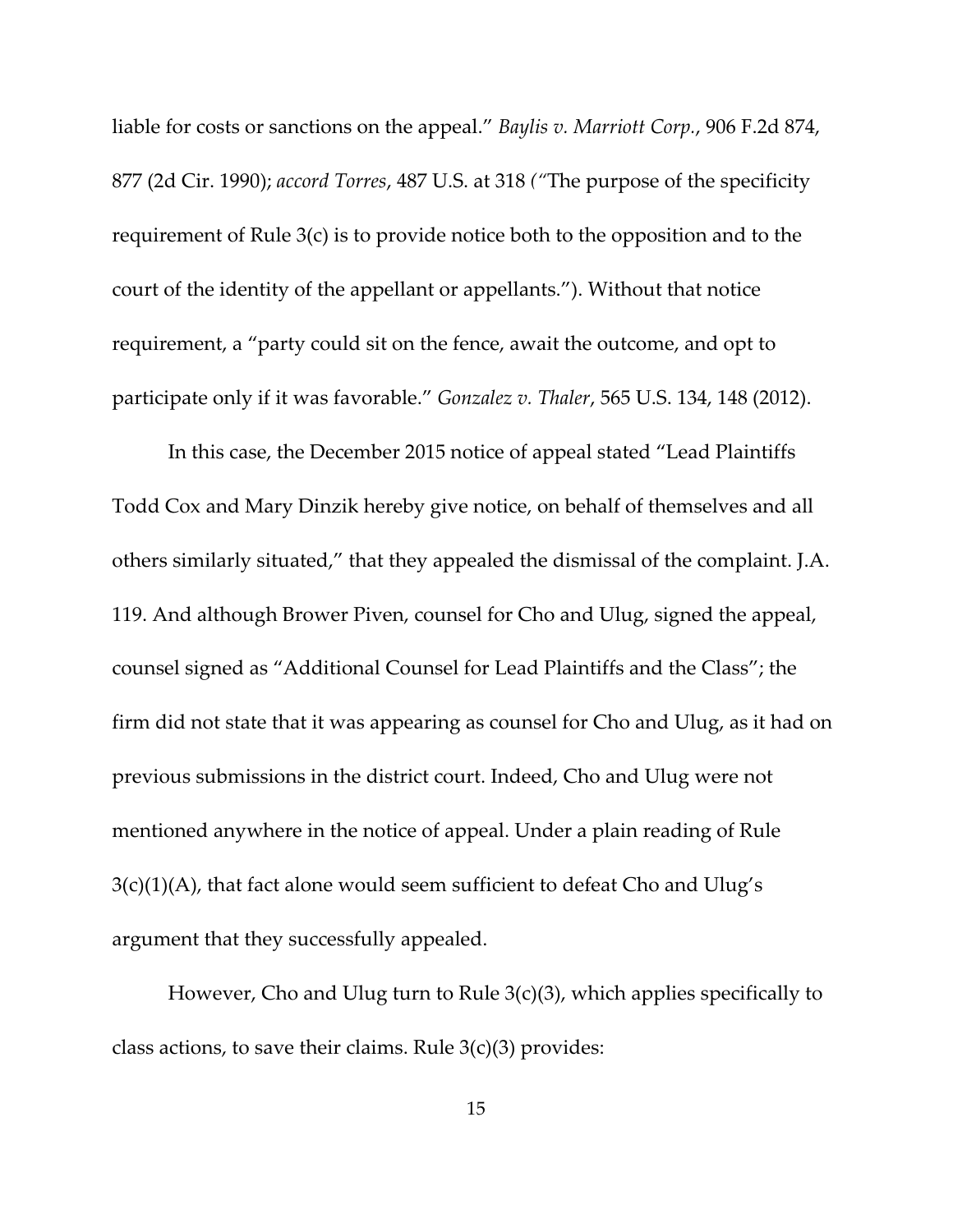In a class action, whether or not the class has been certified, the notice of appeal is sufficient if it names one person qualified to bring the appeal as representative of the class.

Cho and Ulug argue that Rule  $3(c)(3)$  creates a special rule for class actions that displaces the more general rule in  $3(c)(1)(A)$  that the notice must "specify the party or parties taking the appeal by naming each one." They argue that so long as a qualified class representative appeals, that appeal covers the entire class, including other named plaintiffs. Appellants' Br. 17-18.

Nothing in the text of Rule 3(c)(3), however, displaces  $3(c)(1)(A)$ 's generally applicable requirement. Rule  $3(c)(3)$  merely states that in a class action, the notice of appeal can list "one person qualified to bring the appeal as representative of the class" rather than naming all class members, which would clearly be difficult or even impossible in some cases, particularly if the class had not yet been certified. In other words, the provision covers *unnamed* class members that the party bringing the appeal is qualified to represent; it does not include individual *named* plaintiffs, who have appeared in the case as distinct parties separate from the class members represented by lead plaintiffs, and who, as in any other case, must appeal individually.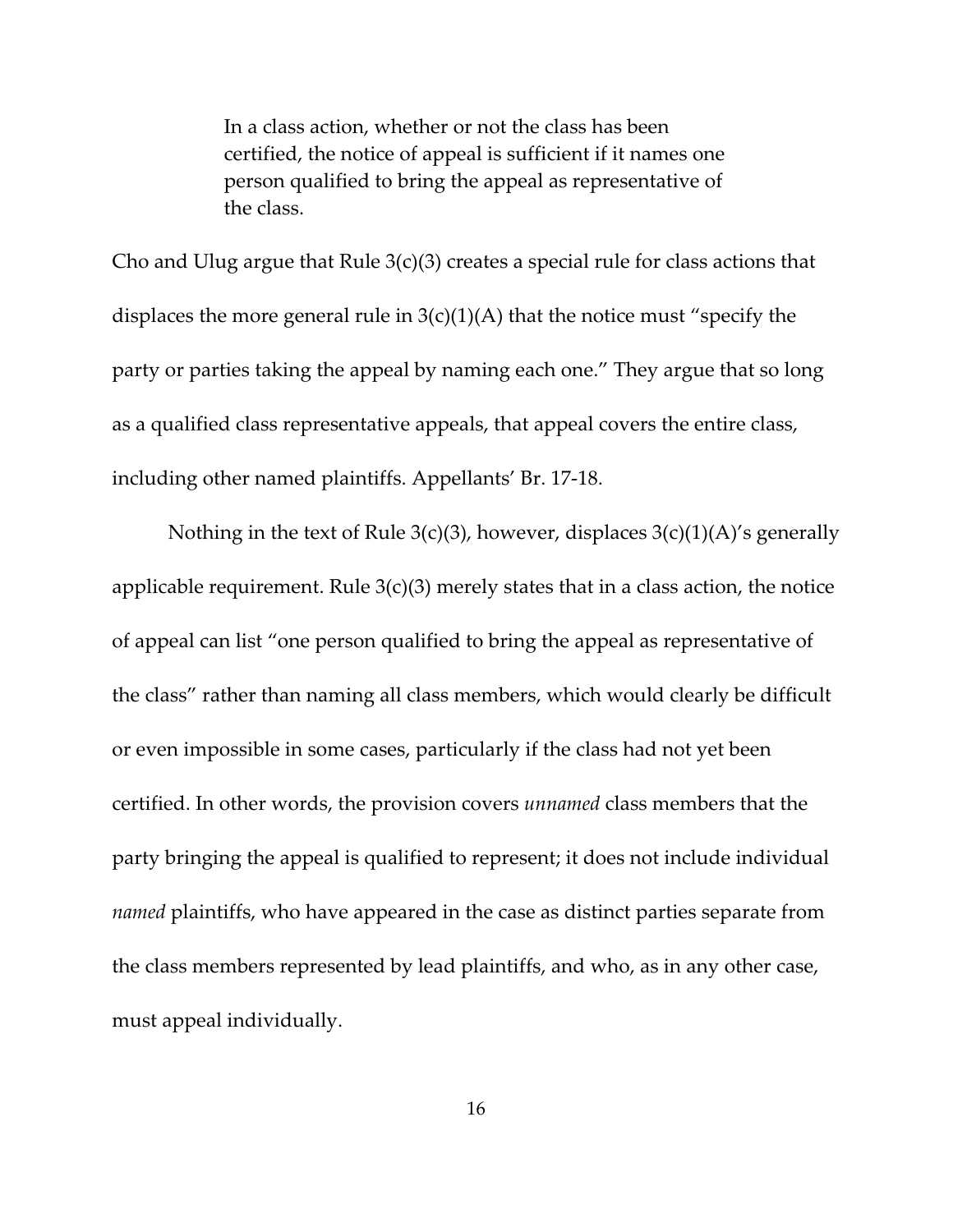Cho and Ulug attempt to use the history of Rule  $3(c)(3)$  to argue otherwise, but in fact, the history of the provision belies their interpretation. The class action provision in subsection (c)(3) was added to Rule 3 – along with other amendments – after the Supreme Court concluded, in *Torres v. Oakland Scavenger Co.*, 487 U.S. 312 (1988), that a named plaintiff in a putative class action, who was not named in the notice of appeal due to a clerical error, had lost his right to proceed with the case. Rule 3 was amended following *Torres* to "reduce the amount of satellite litigation spawned by" the Supreme Court's decision. Fed. R. App. P. 3 advisory committee's note to 1993 amend. The amendment added Rule  $3(c)(3)$ , "to alleviate the inadvertent loss of the right to appeal through the use of terms such as 'et al.' or through use of the name of a representative plaintiff in class actions." *Billino v. Citibank, N.A.*, 123 F.3d 723, 726 (2d Cir. 1997); *see also* Fed. R. App. P. 3 advisory committee's note to 1993 amend. ("In class actions, naming each member of a class as an appellant may be extraordinarily burdensome or even impossible . . . . Therefore, the amendment provides that in class actions, whether or not the class has been certified, it is sufficient for the notice to name one person qualified to bring the appeal as a representative of the class.").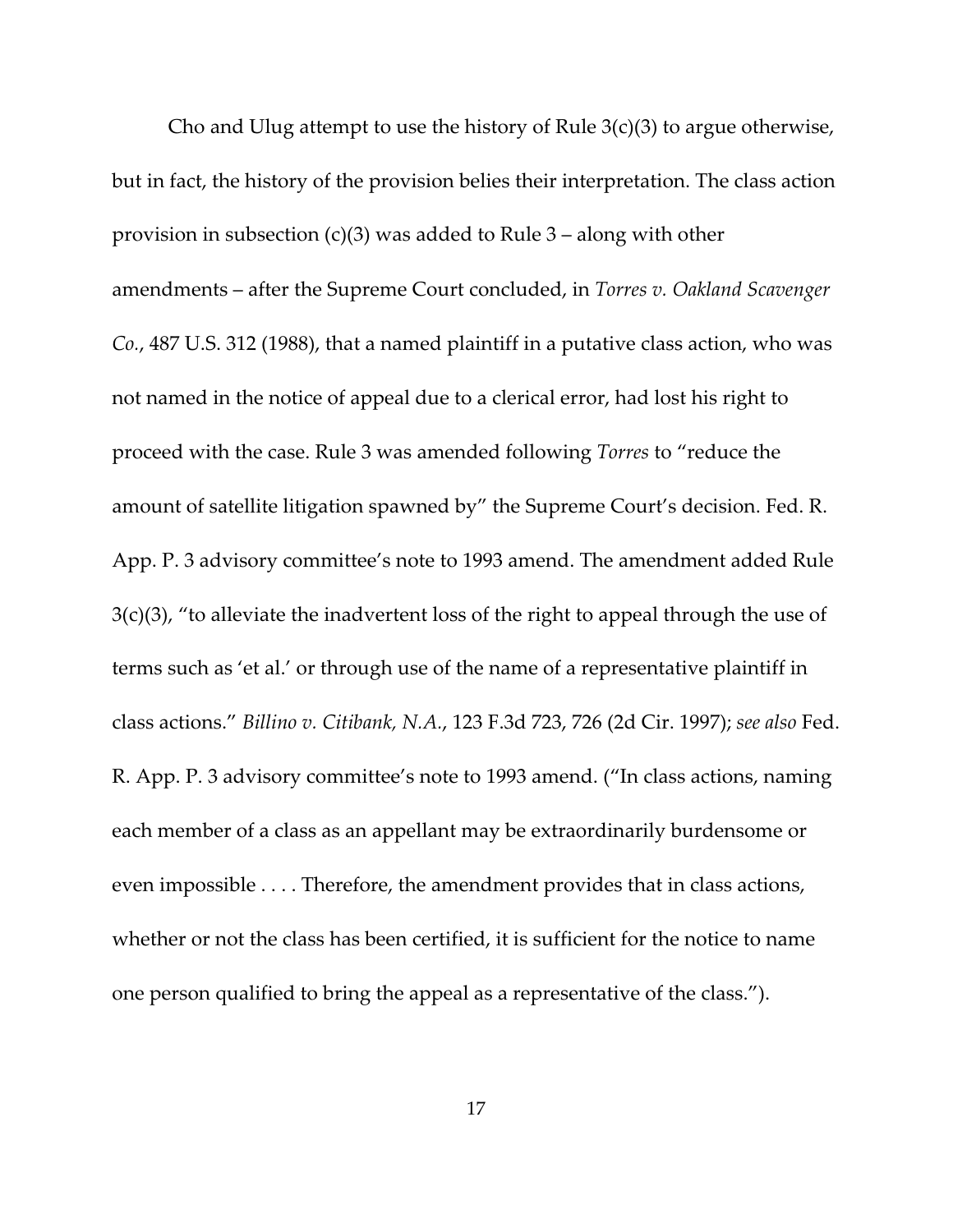However, there is no indication that the amendment, which was intended to clarify the application of *Torres* in other situations, was intended to reverse the outcome in *Torres* as to individually named plaintiffs. Notably, "the amendment offers no relief in situations where the party does not file the functional equivalent of a notice of appeal, or where the party is never named or otherwise designated, however inartfully." *Billino*, 123 F.3d at 726 (internal quotation marks omitted).

Here, Cho and Ulug qualify as members of a putative PSLRA class for which lead plaintiffs were named by the district court. Not content to proceed as mere class members, however, Cho and Ulug chose to join the complaint individually as "additional" plaintiffs, with their own counsel. As a result, although the lead plaintiffs are "qualified to bring the appeal as representative[s] of the class" under Rule 3(c)(3), they are not qualified to appeal Cho and Ulug's *individual claims*, even if those claims are, at this stage, the same claims as those being pursued by the class. Having failed to appeal themselves, Cho and Ulug are not permitted to rely on the successful appeal of the lead plaintiffs in order to proceed with their claims. *See Federated Dep't Stores, Inc. v. Moitie*, 452 U.S. 394, 400 (1981) (plaintiffs may not "be the windfall beneficiaries of an appellate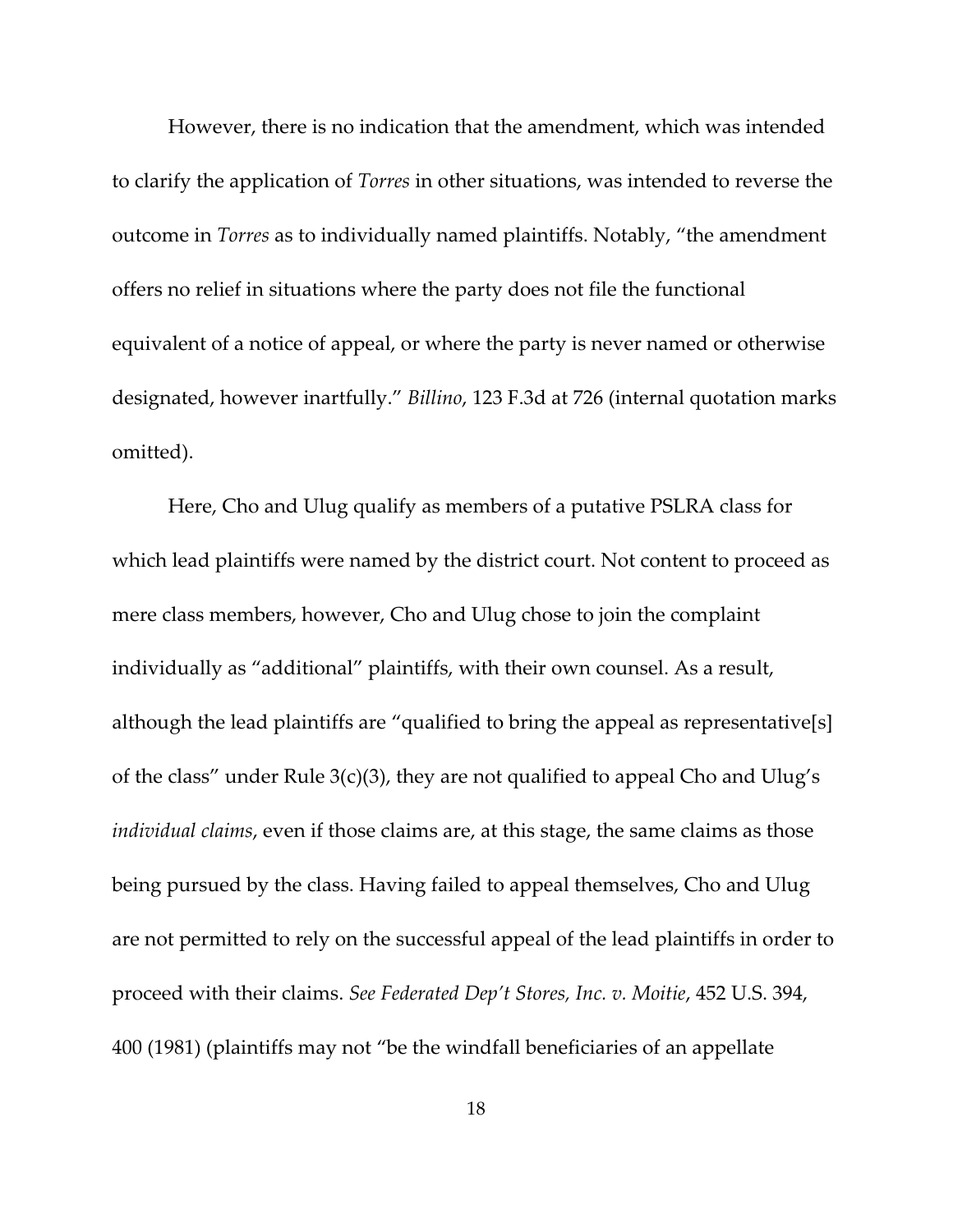reversal procured by other independent parties").

Were we to conclude otherwise, the purpose of the notice requirement in Rule 3(c)(1)(A) would be subverted. Cho and Ulug, as individual plaintiffs, have options not available to unnamed class members. They could have chosen not to appeal, or filed an individual appeal and made different arguments than the lead plaintiffs. Or, if the lead plaintiffs chose not to appeal and thus to abandon the case, they could have pursued an appeal on their own behalf. $^5$  As a result, allowing them to proceed as "an unnamed party" in the notice of appeal, as they argue we should, would "leave[] the notice's intended recipients – the appellee[s] and court – unable to determine with certitude whether [Cho and Ulug] should be bound by an adverse judgment or held liable for costs or sanctions." *Gonzalez*, 565 U.S. at 147-48. Cho and Ulug "could sit on the fence, await the outcome, and

 $5$  Those options would not be available to unnamed class members of an uncertified class unless they intervened and sought permission from the court. *See Bloom v. F.D.I.C.*, 738 F.3d 58, 62 (2d Cir. 2013) (discussing requirements for appeal as a non-party in the context of an unnamed class member appealing decertification of the class); *see also United Airlines, Inc. v. McDonald*, 432 U.S. 385, 394 (1977) (unnamed plaintiff in uncertified class allowed to appeal dismissal only because she intervened promptly and it was clear that named plaintiffs did not intend to appeal).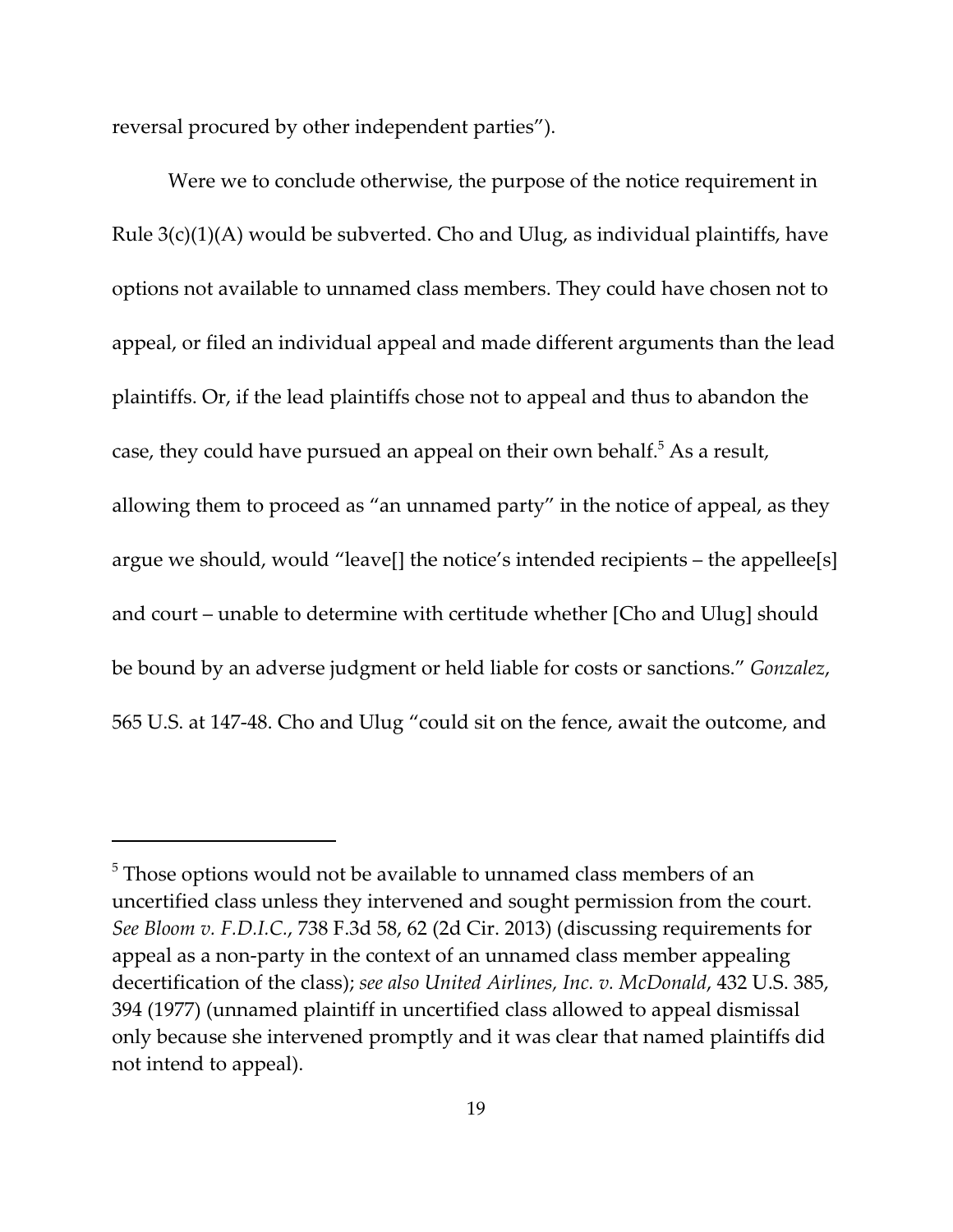opt to participate only if it was favorable," just as they seek to do here. *Id.*<sup>6</sup>

Our conclusion, which follows clearly from the text of the amended rule and our subsequent interpretations of that amendment, *Billino*, 123 F.3d at 726, is the same one we reached in *Cohen v. UBS Financial Services Inc.*, 799 F.3d 174 (2d Cir. 2015). In that case, plaintiff Eliot Cohen filed a putative class action against UBS Financial Services, asserting claims under the Fair Labor Standards Act and California law. *Id.* at 175. The district court granted UBS's motion to compel arbitration based on an arbitration clause in Cohen's contract, and Cohen appealed. *Id.* On appeal, Cohen argued, inter alia, that California law prohibited arbitration of his California law claims. *Id.* at 180. Our court concluded that

 $^6$  Cho and Ulug argue that by requiring them to appeal individually, we are acting as though they opted out of the class before it was certified. Not so. It is indisputable that, although class members cannot opt out prior to class certification, "potential class members may leave the putative class at will" by settling their claims or by litigating their claims to final judgment individually. *In re Painewebber Ltd. Partnerships Litig.*, 147 F.3d 132, 138 (2d Cir. 1998). That is precisely what occurred here. Moreover, although it is true that Cho and Ulug, by proceeding individually, are subject to requirements under Rule 3 that are not imposed on unnamed class members, it is also clear that Cho and Ulug benefit from proceeding individually, which, as they explain, allows them "to later seek class representative status, and to protect their rights in the event class certification was denied or, if granted, they chose to opt out of the Class without risking the expiration of the statute of repose for claims under the Exchange Act." Appellants' Br. 29-30.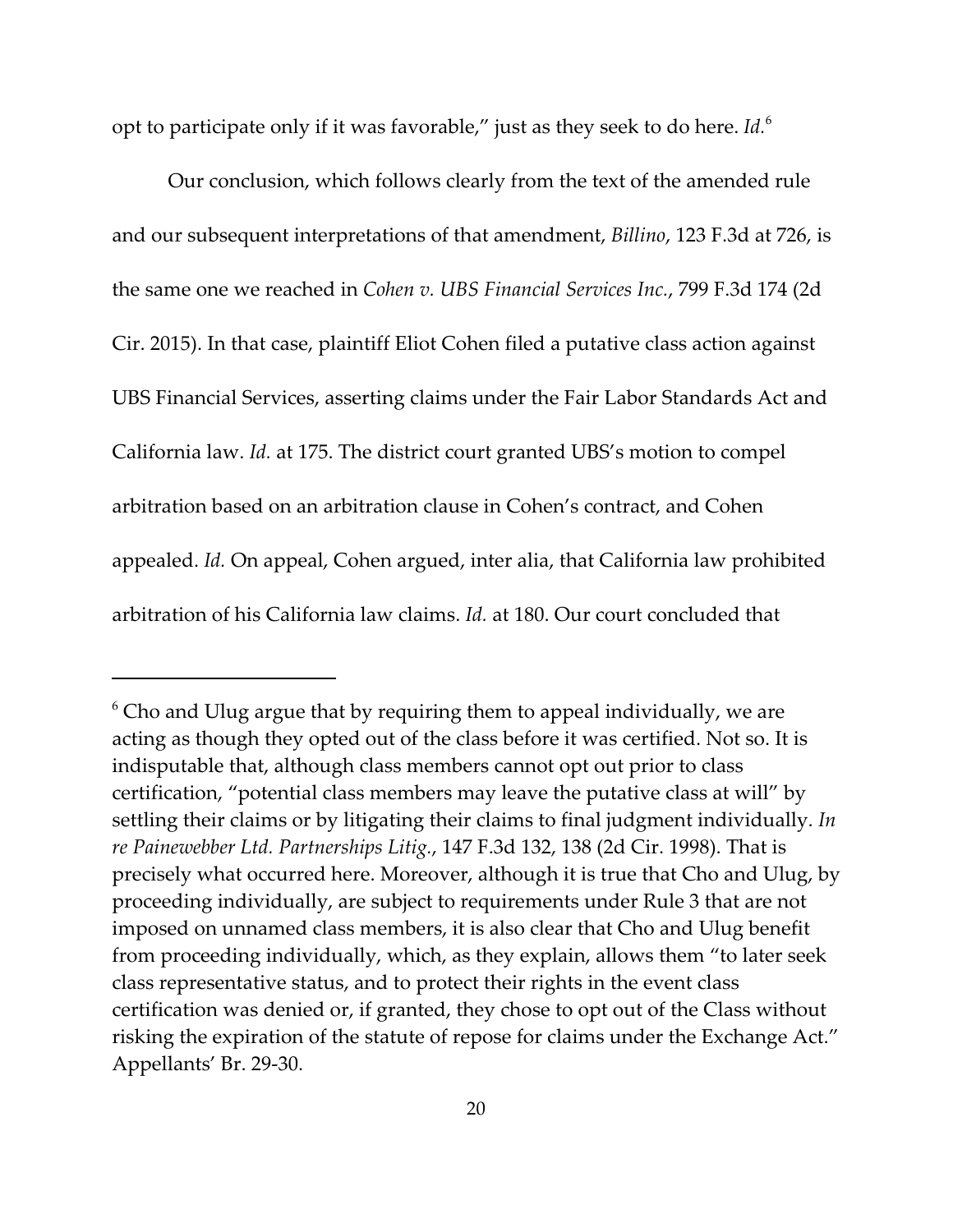Cohen's own California law claims were time-barred, and although another named plaintiff had claims that were not time-barred, that named plaintiff had not indicated his intent to join the notice of appeal. Accordingly, we "reject[ed] Cohen's assertion that the other named plaintiffs below joined his appeal," such that the California law claims were properly before us. *Id.* at 177 n.3. Cohen's notice of appeal, which "state[d] that the appeal was brought by 'Eliot Cohen, plaintiff in the above-captioned action . . . , on behalf of himself and all others similarly situated' . . . sufficed to give notice that Cohen was appealing individually and as a class representative, Fed. R. App. P. 3(c)(3), but did not clearly express any other *named* plaintiff's intent to join the appeal." *Id.* (emphasis in original).

Cho and Ulug argue that we faced a different situation in *Cohen* than we do here, because Cohen was not qualified to bring California law claims on behalf of the class, since his own California law claims were time-barred. Therefore, they argue, he did not meet Rule 3(c)(3)'s requirement of a person "qualified to bring the appeal as representative of the class." Here, in contrast, the lead plaintiffs were qualified to appeal all of the class's claims.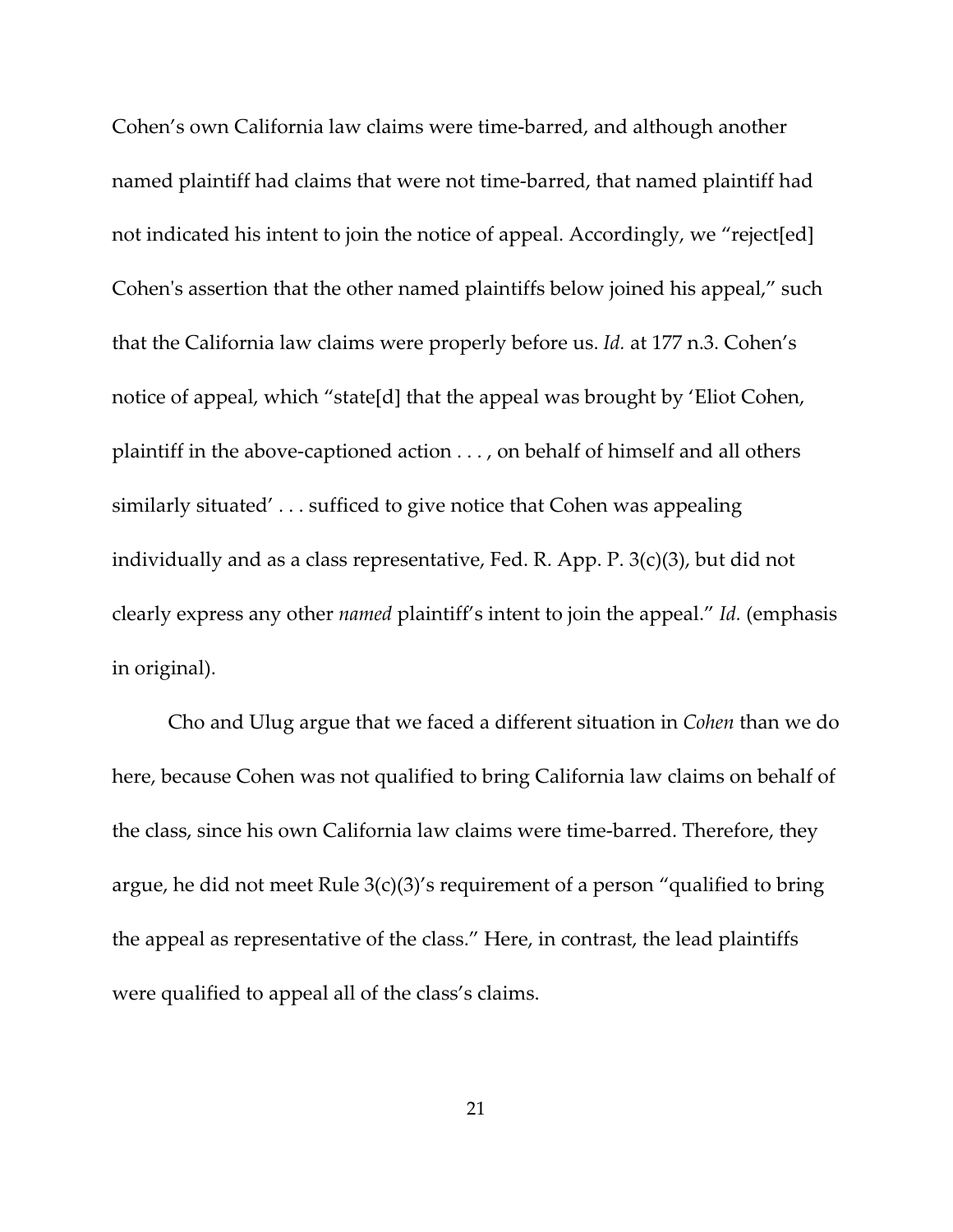While that is true, it played no role in our decision in *Cohen*. Our conclusion there was that Cohen's appeal, as a class representative, "did not clearly express any other *named* plaintiff's intent to join the appeal." *Id.* (emphasis in original). That conclusion, which we applied to *all* the named plaintiffs in *Cohen*, applies with equal force to Cho and Ulug's claims as individual plaintiffs here: although the lead plaintiffs' notice of appeal was sufficient to appeal the claims of the class, it was not sufficient as to other *named* plaintiffs like Cho and Ulug, who were pursuing their own claims individually.<sup>7</sup>

Citing *Massie v. U.S. Dep't of Housing & Urban Development*, 620 F.3d 340 (3d Cir. 2010), Cho and Ulug argue that our conclusion is contrary to the law in the

 $^7$  Nor can Rule 3(c)(4), which provides that "an appeal may not be dismissed  $\ldots$ for failure to name a party whose intent to appeal is otherwise clear from the notice," save Cho and Ulug's appeal, because their intent to appeal was not "otherwise clear." Cho and Ulug argue that their intent to appeal was clear, because their counsel, Brower Piven, signed the appeal as "Additional Counsel for Lead Plaintiffs and the Class." J.A. 119. But in fact, that signature cuts against Cho and Ulug's argument. On all previous documents in the case filed after the appointment of lead plaintiffs, Brower Piven had signed as "Counsel for Additional Plaintiffs Yong M. Cho and Batuhan Ulug and the Class." S.A. 32. The fact that Brower Piven changed the description of its representation for the first time in the notice of appeal to omit Cho and Ulug and designate itself as counsel solely for the *Lead* Plaintiffs and the class suggests, if anything, that Cho and Ulug did *not* intend to appeal. It certainly does not make their "intent to appeal  $\ldots$  otherwise clear." Fed. R. App. P. 3(c)(4).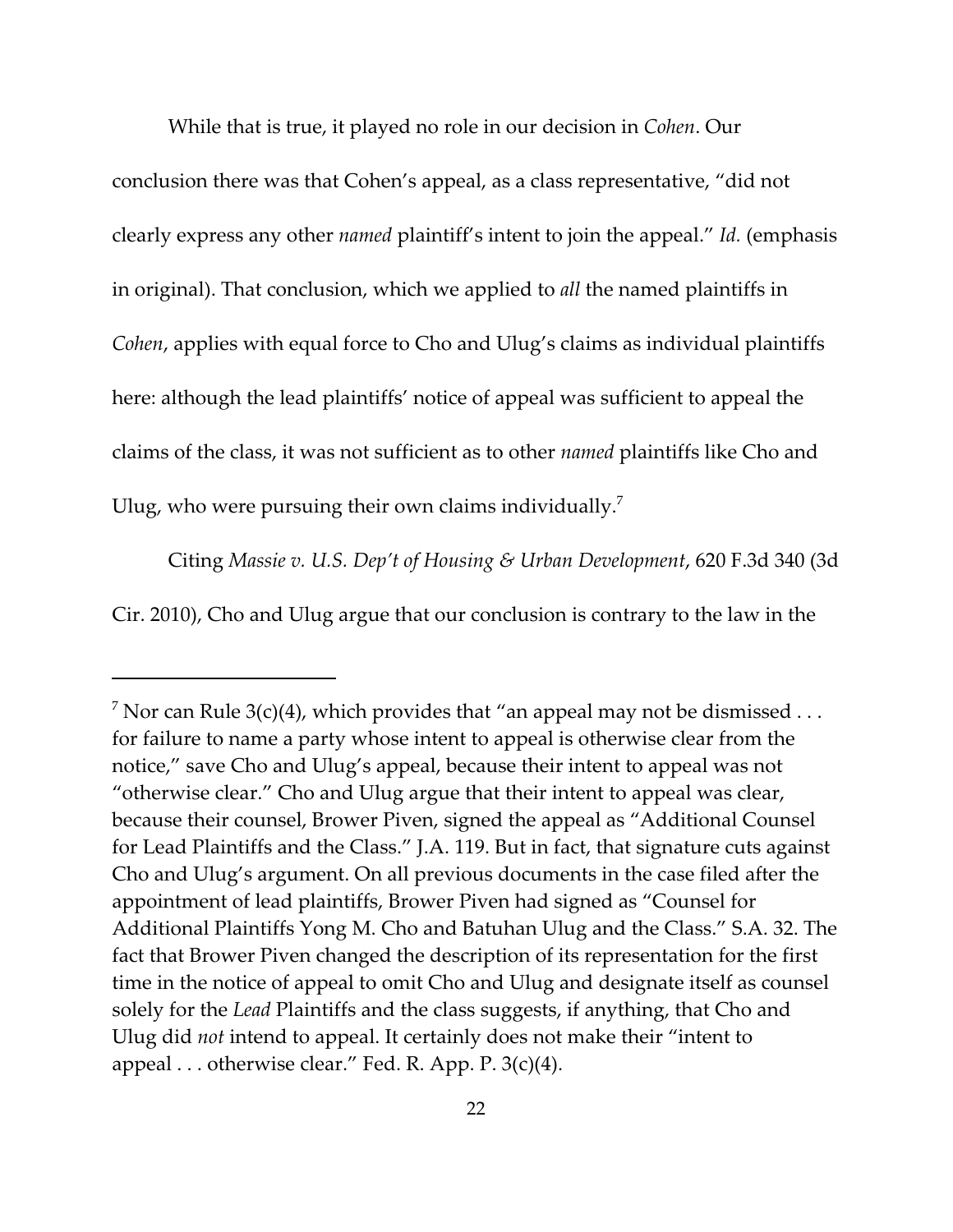Third Circuit. Of course, Third Circuit law does not bind us. But more importantly, we disagree with Cho and Ulug's characterization of *Massie*. In *Massie*, the certified class, which included several other named plaintiffs in addition to Massie, filed a notice of appeal that listed only one party, "Jean Massie," as the party appealing. 620 F.3d at 347. But notably, in that case, the notice was captioned "Jean Massie, *et al.* v. U.S. Department of Housing and Urban Development, et al.," *id.* at 347-48 (emphasis added), and the plaintiffs subsequently filed another (untimely) notice of appeal which listed all five named plaintiffs as the parties appealing. *Id.* at 348. Under those circumstances, the court concluded that the other named plaintiffs had adequately appealed based on the inclusion of "et al." after the first named plaintiff in the original, timely notice. *Id.* at 348-49.

Unlike in *Massie*, in this case the notice of appeal was captioned, "MARVIN PEARLSTEIN, Individually And On Behalf of All Others Similarly Situated, Plaintiff, vs. BLACKBERRY LIMITED et al., Defendants." J.A. 119. In other words, it did not include an "et al." that could conceivably encompass other individual named plaintiffs, as *Massie* did, and which Rule 3(c)(1)(A) specifies can be used to indicate which parties are appealing. *See* Fed. R. App. P.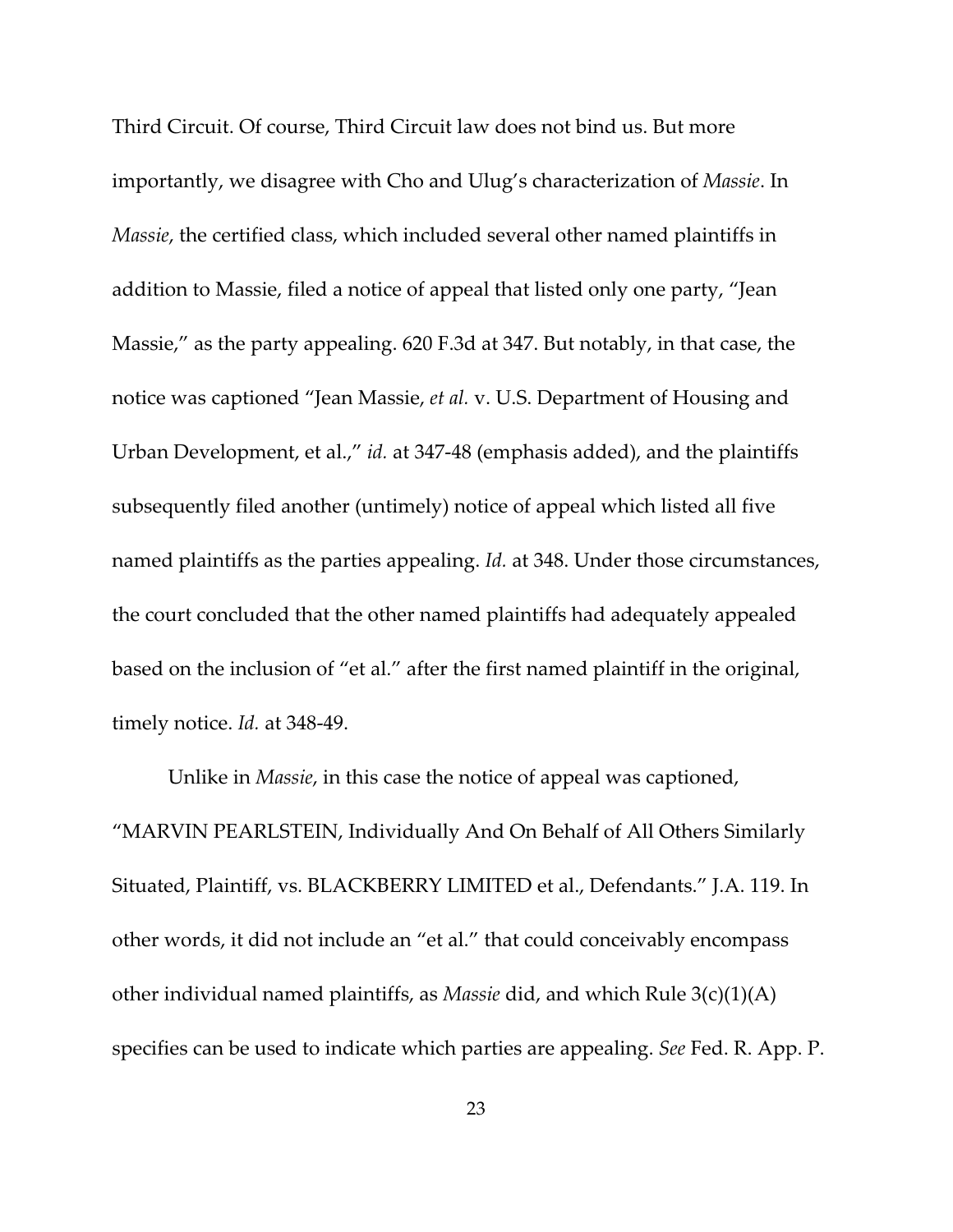$3(c)(1)(A)$  ("[A]n attorney representing more than one party may describe those parties with such terms as . . . 'the plaintiffs A, B, et al.' . . . ."). And the body of the notice in this case, as previously discussed, stated only that it was on behalf of "Lead Plaintiffs Todd Cox and Mary Dinzik . . . and all others similarly situated . . . ." J.A. 119. The phrase "and all others similarly situated," though seemingly inclusive of all class members, is commonly used and understood to refer to the unnamed class members, not other named plaintiffs. Consequently, the notice did not give any indication, either in the caption or in the body, that Cho and Ulug were appealing, as Rule 3 requires. Accordingly, we see no conflict between the outcome in *Massie* and the conclusion we reach here.<sup>8</sup>

<sup>8</sup> We note that the caption in the notice of appeal in *Cohen* also included the phrase "et al." 799 F.3d. at 177 n.3. However, despite the inclusion of "et al." in that notice, we concluded that it was not sufficient to indicate that the other named plaintiffs were appealing because, taking into consideration the rest of the notice, it was not clear that they intended to appeal. In *Cohen*, the body of the notice did not mention the other named plaintiffs and stated only that "Eliot Cohen, plaintiff in the above-captioned action . . . , on behalf of himself and all others similarly situated, . . . hereby appeals." *See* Notice of Appeal at 1, *Cohen*, 799 F.3d 174 (No. 14-781). Accordingly, we concluded that the notice "did not clearly express any other *named* plaintiff's intent to join the appeal." *Cohen*, 799 F.3d. at 177 n.3 (emphasis in original). We relied on an earlier case, *Gusler v. City of Long Beach*, 700 F.3d 646 (2d Cir. 2012), which explains that in our Circuit: "[T]he notice of appeal is sufficient even if the party taking the appeal is named nowhere but in the caption if – and only if – it is manifest from the notice as a whole that the party wishes to appeal. The notice of appeal then meets the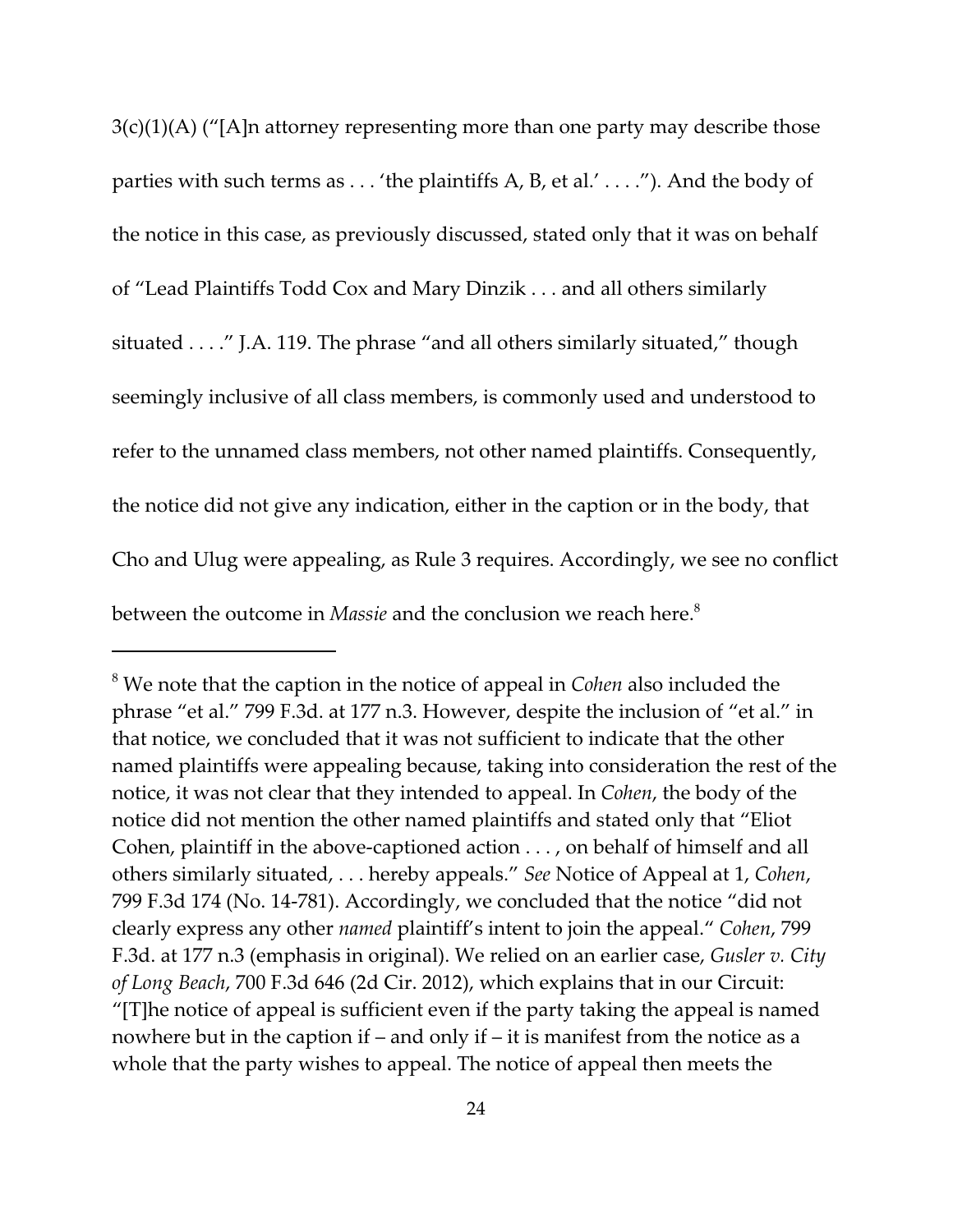Finally, to the extent that Cho and Ulug argue that Rule  $3(c)(1)(A)$  imposes too great a burden on individual plaintiffs in a putative class action and is unduly "onerous" in light of the Supreme Court's decision in *California Public Employees' Retirement System v. ANZ Securities, Inc.*, 137 S. Ct. 2042, 2054 (2017), we disagree. In *ANZ*, the Supreme Court concluded that equitable tolling during the pendency of a class action does not apply to statutes of repose, and that the plaintiff's claims, filed after the plaintiff had opted out of a class action that settled those same claims, were properly dismissed as untimely. *Id.* at 2052. In that context, the Court noted that plaintiffs can easily preserve their claims during the pendency of a class action, and that "[a] simple motion to intervene or request to be included as a named plaintiff in the class-action complaint may well suffice." *Id.* at 2054. Cho and Ulug argue that we are adding to the "simple" burden referenced by the Court by requiring plaintiffs who choose to proceed as

requisite of specifying the party or parties taking the appeal." *Id.* at 649 (internal quotation marks omitted). In other words, although the inclusion of "et al." in the caption may be sufficient in some circumstances to indicate that all named plaintiffs are joining the appeal, it will not be sufficient in circumstances, like *Cohen*, where the notice as a whole casts doubt on whether the other named plaintiffs intended to join the appeal. We express no view on whether *Cohen* is consistent with *Massie*; for present purposes it suffices to say that our conclusion here is inconsistent with neither.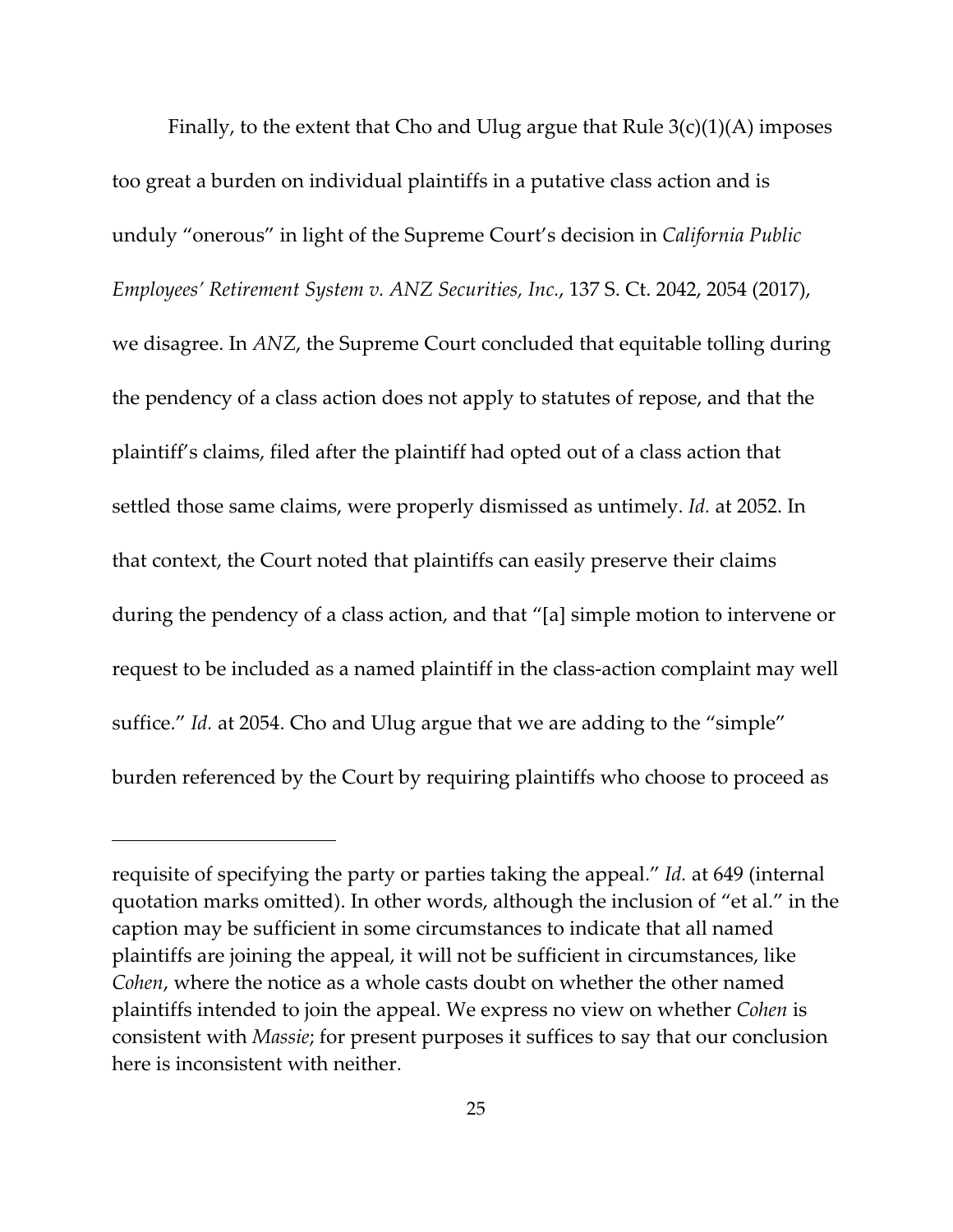named plaintiffs and litigate their claims to indicate their intent to appeal any adverse decisions. But that is hardly the burden that Cho and Ulug assert it is; named plaintiffs are merely required to indicate their intent to appeal in a notice of appeal.

The burden in this case was indeed negligible, since Cho and Ulug were represented by counsel, Brower Piven, and if they had intended to join the appeal, their attorneys in the district court, *who actually signed the notice of appeal*, needed only to state that they signed on behalf of their individual clients, or to indicate in any way that those clients wished to appeal.<sup>9</sup> Although we recognize, as the Supreme Court did in *Torres*, that our "implacable" interpretation of "Rule 3(c) . . . leads to a harsh result in this case," we are similarly "convinced that the harshness of our construction is imposed by the legislature and not by the judicial process." 487 U.S. at 318 (1988) (internal quotation marks omitted).

 $^9$  We note that a purpose of the PSLRA was "to empower investors so that they – not their lawyers – exercise primary control over private securities litigation." S. Rep. No. 104-98, at 4 (1995), *reprinted in* 1995 U.S.C.C.A.N. 679, 683. This may have been a situation in which that purpose was not achieved. Indeed, we note that Cho and Ulug have testified that they were not even aware of the appeal that Brower Piven argues to us that they joined. *See* Appellees' Br. 9 n.1.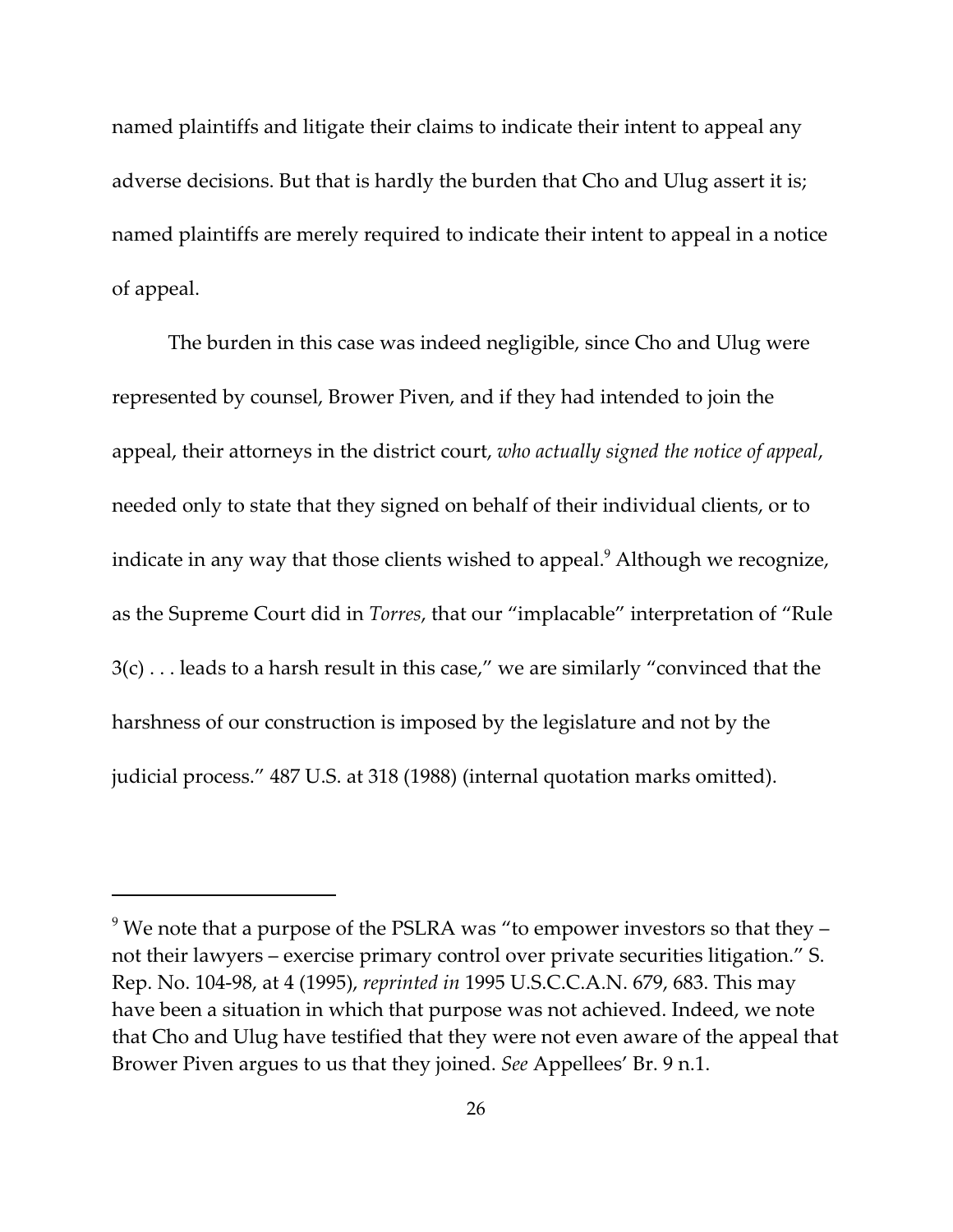Accordingly, we conclude that the district court did not err in dismissing Cho and Ulug's claims against the original three defendants. $10$ 

*B. Claims Against Zipperstein*

Cho and Ulug contend that even if their claims against the original defendants are barred by their failure to appeal, their claims against defendant Zipperstein, which were added to the SAC after the lead plaintiffs' successful appeal, should be allowed to proceed. We agree with the district court that Cho and Ulug's claims against Zipperstein are barred by res judicata.<sup>11</sup>

 $^{\rm 10}$  Because we conclude that Cho and Ulug are barred from proceeding with their claims against the three original defendants because they failed to appeal, we do not reach Appellees' other arguments as to why Cho and Ulug's claims against those defendants cannot proceed.

 $11$  The district court also relied on the doctrine of law of the case in deciding whether the claims against Zipperstein could proceed, but that doctrine does not apply here. Because the district court's earlier dismissal of Cho and Ulug's claims was a final judgment on the merits that was not appealed, any subsequent claims brought by Cho and Ulug would be part of a second proceeding. In those circumstances, res judicata, not law of the case, applies. *See* 18 Charles A. Wright & Arthur R. Miller, Fed. Prac. & Proc. Juris. § 4404 (3d ed. 2018) ("Res judicata applies as between separate actions, not within the confines of a single action on trial or appeal. Within a single action, consistency and efficiency are achieved by a separate doctrine known as law of the case."); *see also L-Tec Elecs. Corp. v. Cougar Elec. Org., Inc.*, 198 F.3d 85, 87-88 (2d Cir. 1999) (applying doctrine of res judicata to dismiss new claims against previous defendants who had already been dismissed from the case in a final judgment on the merits).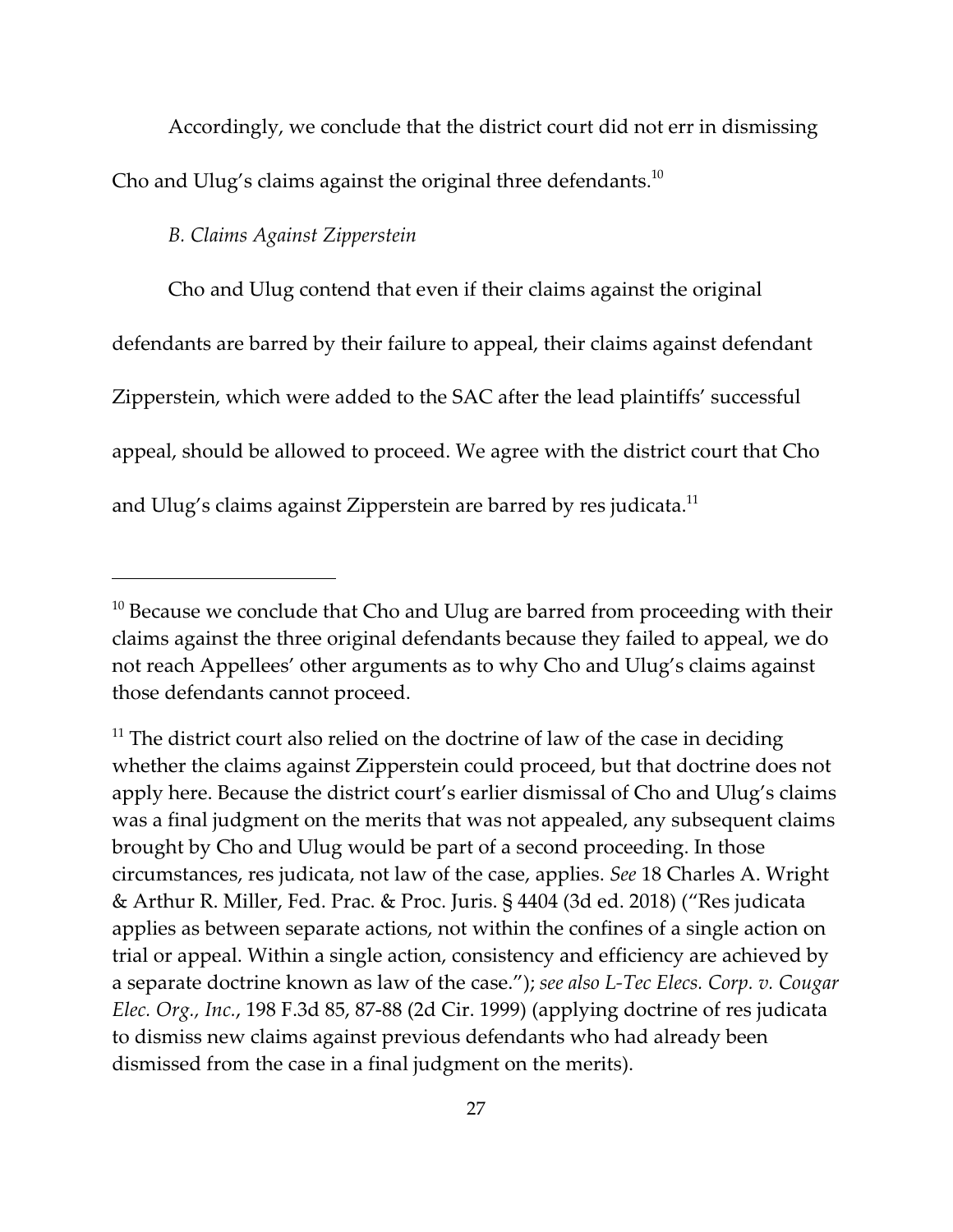The doctrine of res judicata provides that "a final judgment on the merits of an action precludes the parties or their privies from relitigating issues that were or could have been raised in that action." *EDP Med. Computer Sys., Inc.*, 480 F.3d at 624 (internal quotation marks omitted). The doctrine bars later litigation if "an earlier decision was (1) a final judgment on the merits, (2) by a court of competent jurisdiction, (3) in a case involving the same parties or their privies, and (4) involving the same cause of action." *Id.* We have concluded above that Cho and Ulug's failure to appeal the district court's original dismissal of their claims renders that dismissal a final judgment on the merits by a court of competent jurisdiction. Therefore, whether Cho and Ulug's claims against Zipperstein are barred turns on whether they involve the same cause of action as the claims in the original complaint, and whether Zipperstein is in privity with the three original defendants.

As to whether the claims against Zipperstein involve the same cause of action as those asserted in the original complaint, the answer is clearly yes. "Even claims based upon different legal theories are barred [by res judicata] provided they arise from the same transaction or occurrence." *L-Tec Elecs. Corp. v. Cougar Elec. Org., Inc.*, 198 F.3d 85, 88 (2d Cir. 1999). Moreover, as noted above, res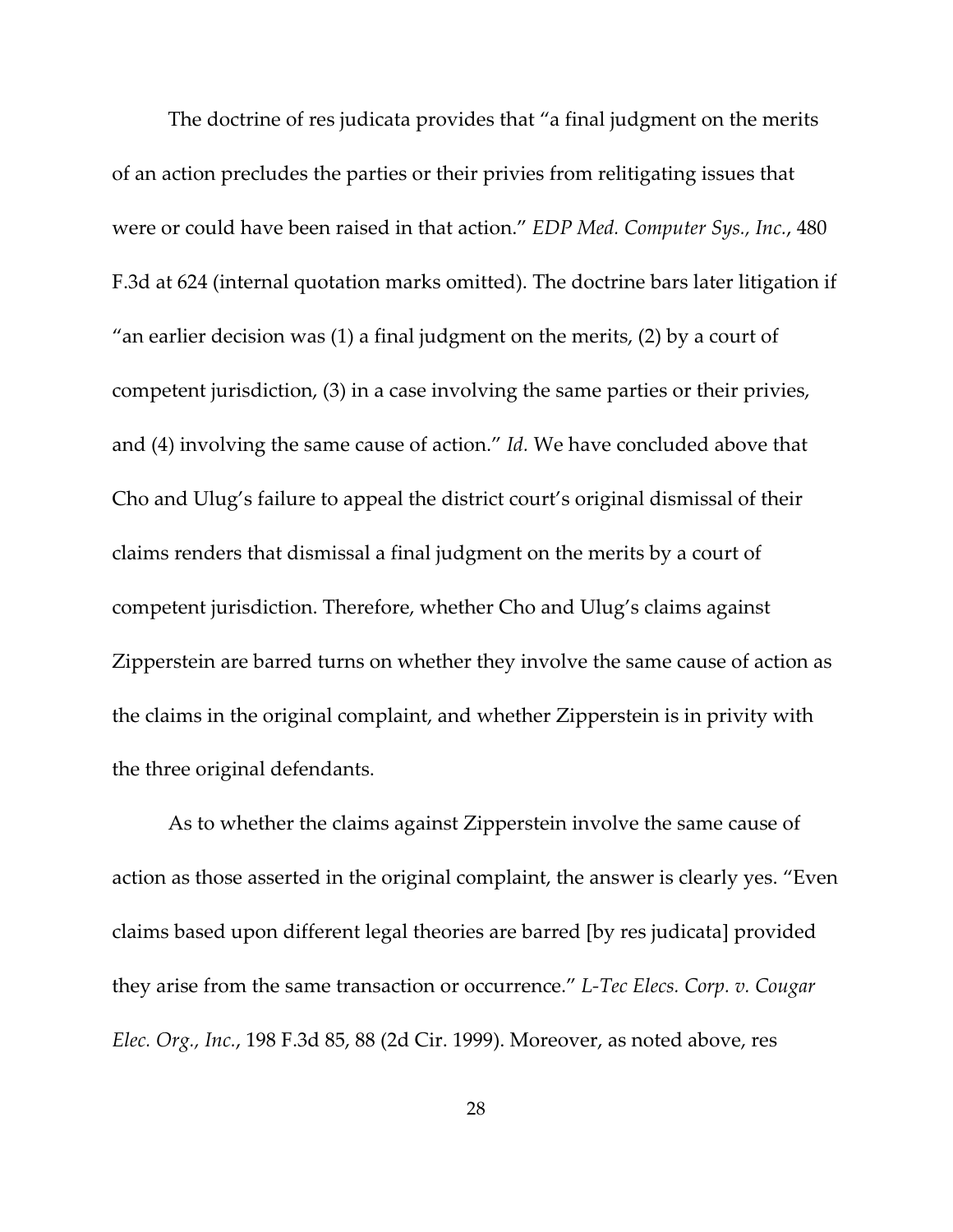judicata applies to issues that were not raised in the prior action, if they "could have been raised in that action," *EDP Med. Computer Sys., Inc.*, 480 F.3d at 624, and "applies even where new claims are based on newly discovered evidence, unless the evidence was either fraudulently concealed or it could not have been discovered with due diligence." *L-Tec Elecs. Corp.*, 198 F.3d at 88 (internal quotation marks omitted).

The SAC asserts claims against Zipperstein based on the same allegedly misleading April 12, 2013 statement that was relied upon in the original complaint. *Compare* J.A. 65-66 *with* J.A. 173. In other words, the claims against Zipperstein clearly arise from the same transaction or occurrence as the original complaint.

Cho and Ulug argue that because the claims against Zipperstein are based on newly discovered evidence showing that the April 12, 2013 statement was a misrepresentation, they are not barred by res judicata. But, as we have just noted, even claims based on newly discovered evidence do not escape the bar of res judicata "unless the evidence was either fraudulently concealed or it could not have been discovered with due diligence." *L-Tec Elecs. Corp.*, 198 F.3d at 88 (internal quotation marks omitted). Cho and Ulug argue that because the district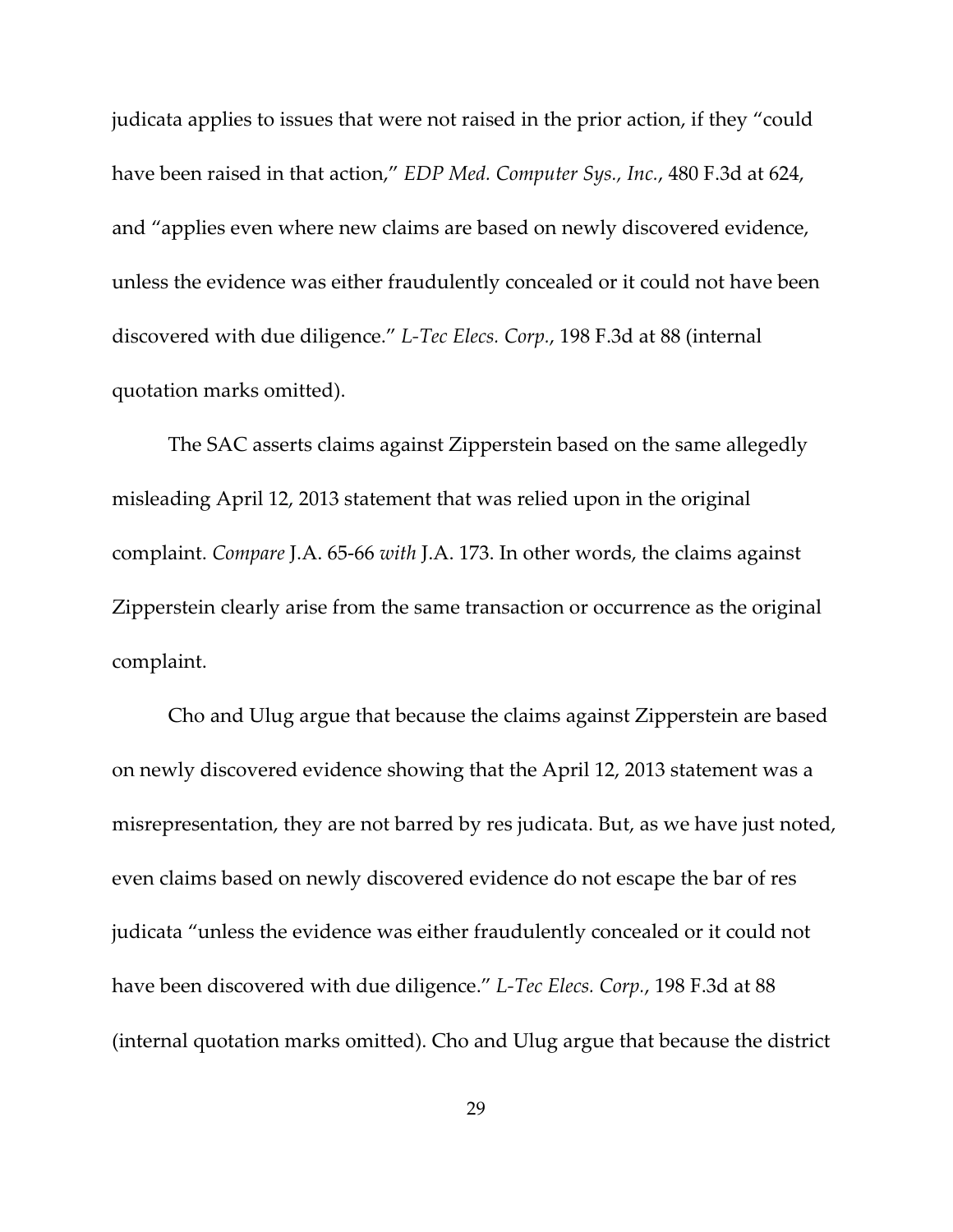court granted them leave to amend their complaint upon remand from this Court, the district court necessarily found that the claims against Zipperstein "could not have been raised" in the FAC, and therefore cannot be barred by res judicata now. Appellants' Reply Br. 21. But that simply does not follow; in granting leave to amend, the district court concluded only that there was not "bad faith or undue prejudice," the inquiry that governs amendment. *See* J.A. 129-130; *Block v. First Blood Assocs.*, 988 F.2d 344, 350 (2d Cir. 1993) ("Mere delay, however, absent a showing of bad faith or undue prejudice, does not provide a basis for a district court to deny the right to amend.") (internal quotation marks omitted).<sup>12</sup> The inquiry governing leave to amend is not the same as that governing whether res judicata bars subsequent claims, and the district court did not address, nor did it necessarily implicitly conclude, that the claims against Zipperstein could not have been brought in their original complaint. Indeed, that

 $^{12}$  Cho and Ulug's reliance on the earlier decision of this Court remanding for the district court to reconsider its denial of leave to amend is similarly inappropriate. *See* Appellants' Br. 44. In that decision, we merely noted that "Plaintiffs *contend* that, after the district court dismissed the Complaint, they discovered through review of the criminal complaint and accompanying affidavit in *United States v. Dunham*, No. 15–7051 (D. Mass. filed Feb. 24, 2015) . . . new evidence." *Cox*, 660 F. App'x at 26 (emphasis added). That statement is certainly not consonant with a finding by this Court that evidence relating to Zipperstein was newly discovered evidence that could not have been discovered earlier.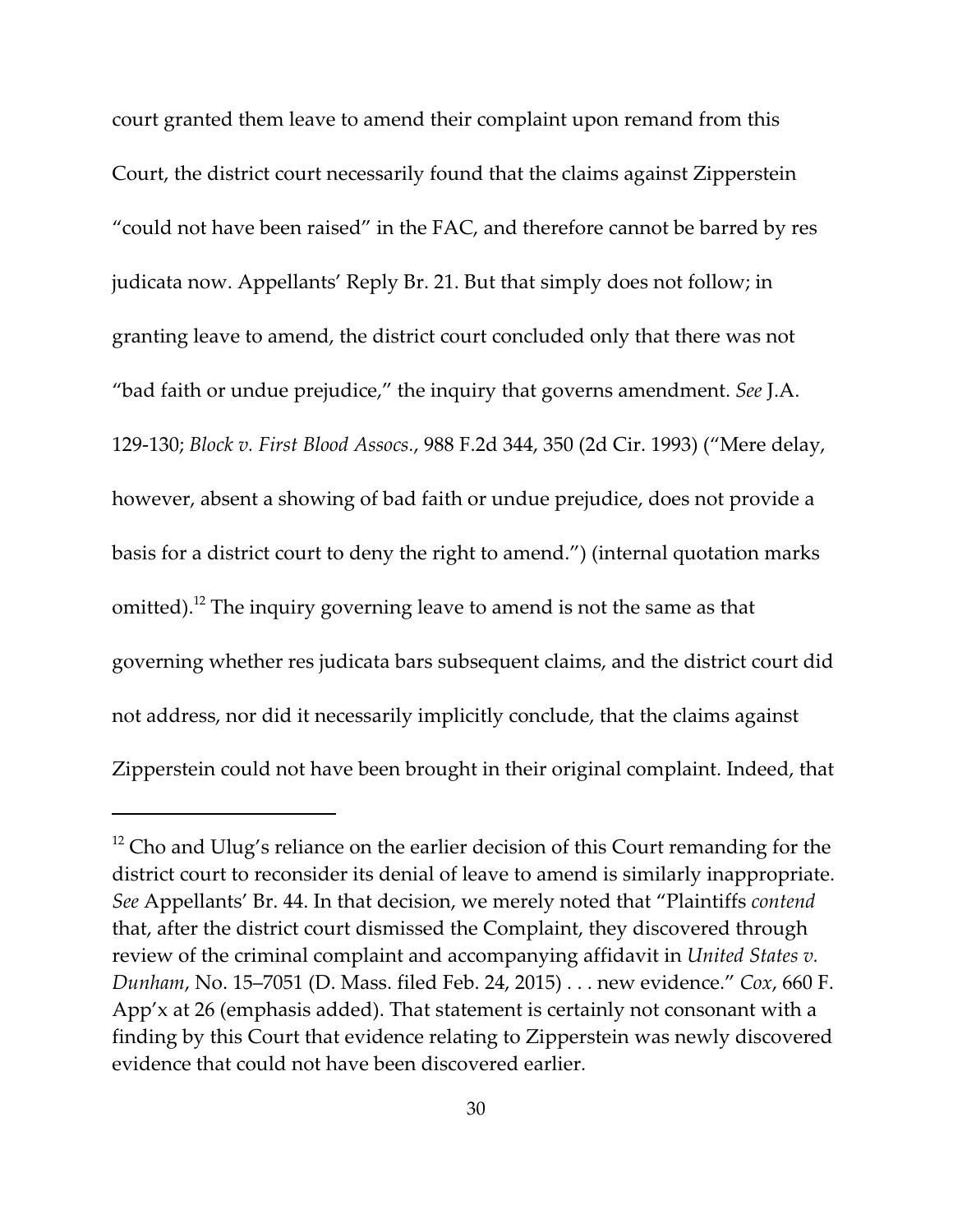is clearly not the case, given that the "new evidence" they relied on to bring their claims against Zipperstein was publicly available prior to the dismissal of their FAC. *See* Appellees' Br. 49. The "new evidence" thus was not "fraudulently concealed" or impossible to "discover[] with due diligence," *L-Tec Elecs. Corp.*, 198 F.3d at 88, and accordingly, it cannot prevent the application of res judicata.

Finally, we turn to whether Zipperstein is in privity with the three original defendants. Once again, the answer is yes. Privity "bars relitigation of the same cause of action against a new defendant known by a plaintiff at the time of the first suit where the new defendant has a sufficiently close relationship to the original defendant to justify preclusion," *Cent. Hudson Gas & Elec. Corp. v. Empresa Naviera Santa S.A.*, 56 F.3d 359, 367–68 (2d Cir. 1995), such as where the new defendant is the old defendant's "proxy, agent, or designated representative," *Sacerdote v. Cammack Larhette Advisors, LLC*, 939 F.3d 489, 506 (2d Cir. 2019). The doctrine of privity is a "functional inquiry," not a "formalistic" one, *Chase Manhattan Bank, N.A. v. Celotex Corp.*, 56 F.3d 343, 346 (2d Cir. 1995), and must be applied "with flexibility," *Amalgamated Sugar Co. v. NL Indus., Inc.*, 825 F.2d 634, 640 (2d Cir. 1987).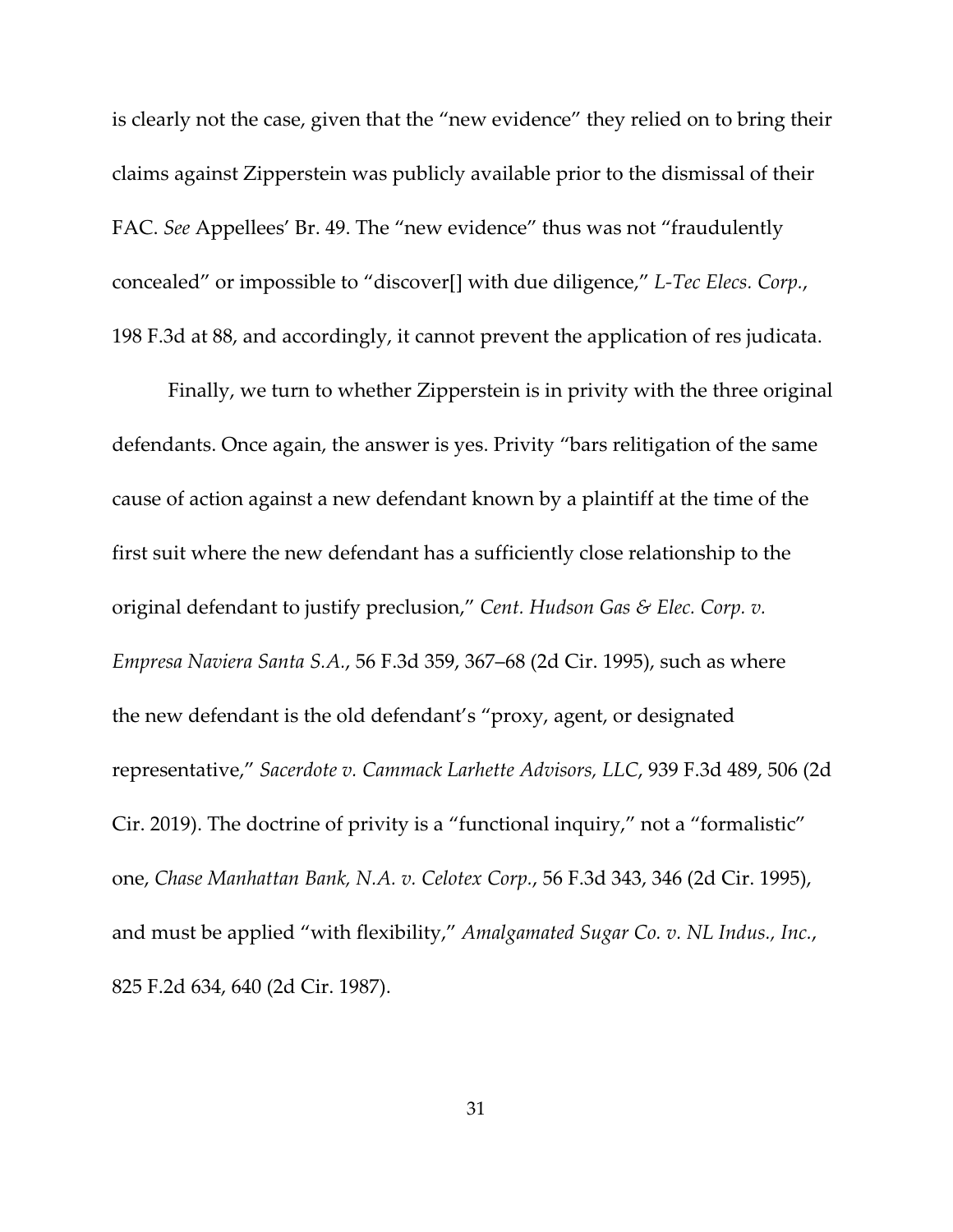Cho and Ulug argue that Zipperstein was not in privity with the earlier defendants because he is being sued in his individual capacity under a "primary violator" theory of liability, which is different than the "control person" liability asserted against the original defendants. But the privity inquiry is a "functional" one, and "[r]es judicata may bar non-parties to earlier litigation . . . when the interests involved in the prior litigation are virtually identical to those in later litigation." *Chase Manhattan Bank, N.A.*, 56 F.3d at 345-46 (emphasis omitted). Zipperstein, who was BlackBerry's chief legal officer when he made the statements giving rise to the claims against him, and who was speaking on behalf of the company, had a "sufficiently close relationship to the original defendant[s] to justify preclusion," *Cent. Hudson Gas & Elec. Corp.*, 56 F.3d at 368, as their "agent," *Sacerdote*, 939 F.3d at 506. *See also John St. Leasehold, LLC v. Cap. Mgmt. Res., L.P.*, 283 F.3d 73, 75 (2d Cir. 2002) (FDIC employees acting within the scope of their agency were in privity with employer FDIC for purposes of res judicata). As such, he has "virtually identical" legal interests to theirs, which justify the application of res judicata. *Chase Manhattan Bank, N.A.*, 56 F.3d at 345. Proceeding under a different legal theory cannot defeat the conclusion that Zipperstein was in privity with the original defendants; as noted above, "claims based upon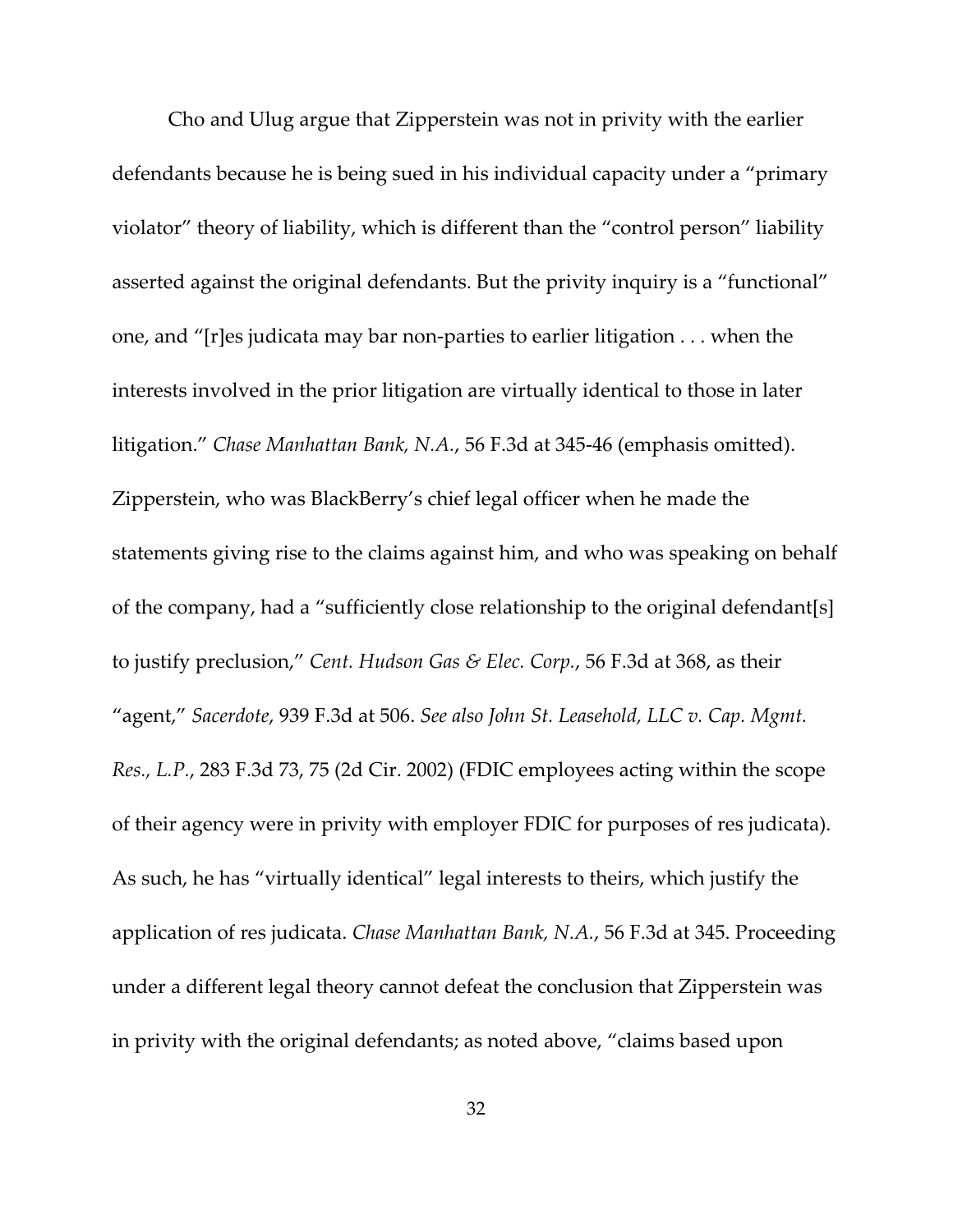different legal theories are barred provided they arise from the same transaction or occurrence." *L-Tec Elecs. Corp.*, 198 F.3d at 88.

We conclude that the district court properly dismissed Cho and Ulug's claims against Zipperstein, as well as those brought against the original defendants.

# **II. Motion for Reconsideration**

Finally, Cho and Ulug argue that the district court abused its discretion in denying their motion for reconsideration. "[A] party may move for reconsideration and obtain relief only when the [party] identifies an intervening change of controlling law, the availability of new evidence, or the need to correct a clear error or prevent manifest injustice." *Kolel Beth Yechiel Mechil of Tartikov, Inc. v. YLL Irrevocable Tr.*, 729 F.3d 99, 108 (2d Cir. 2013) (internal quotation marks omitted). "The standard for granting such a motion is strict, and reconsideration will generally be denied unless the moving party can point to controlling decisions or data that the court overlooked – matters, in other words, that might reasonably be expected to alter the conclusion reached by the court." *Van Buskirk v. United Grp. of Cos., Inc.*, 935 F.3d 49, 54 (2d Cir. 2019) (internal quotation marks omitted).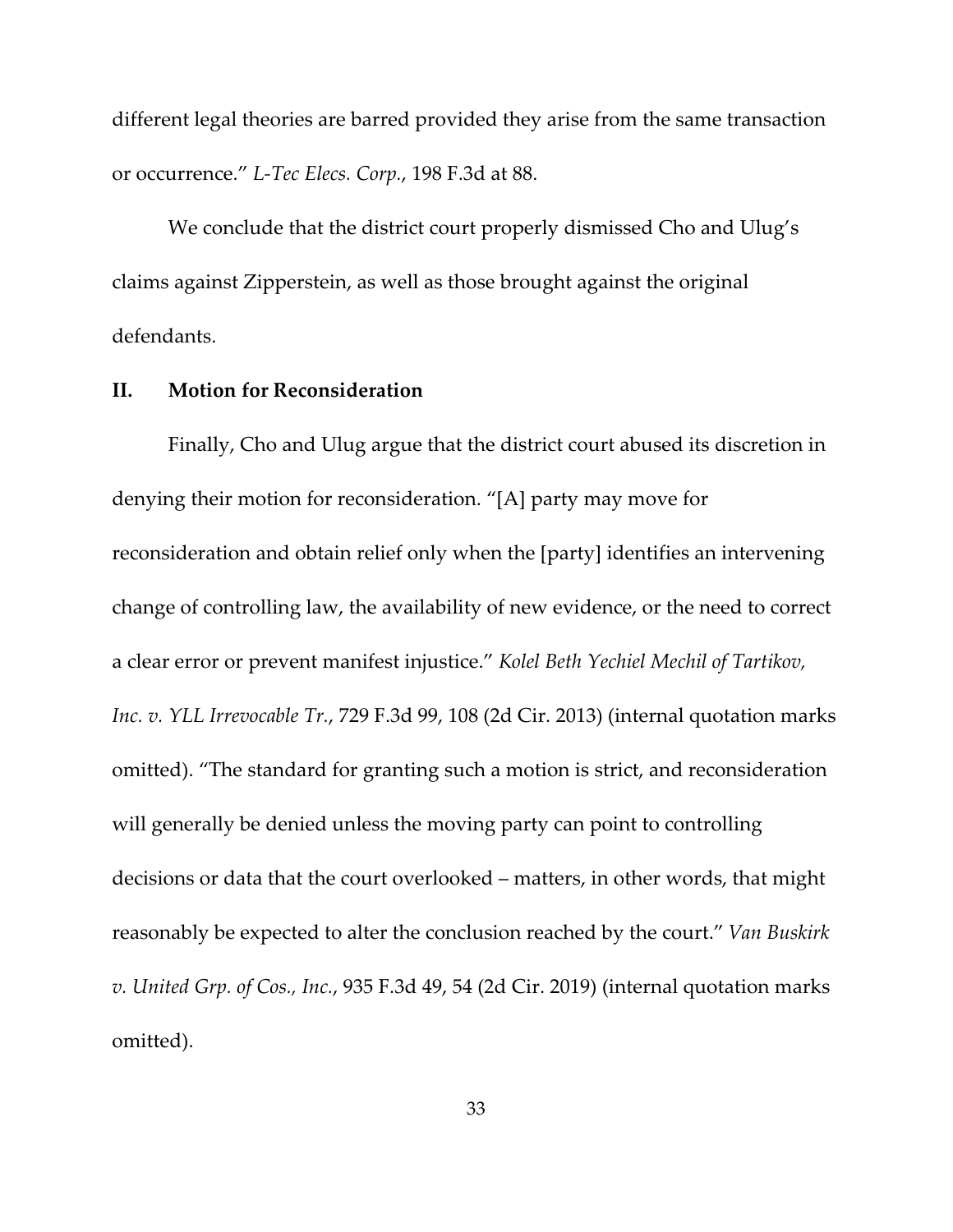Cho and Ulug argue that the district court should have granted reconsideration because they presented "new evidence," with their motion, most significantly, the audio recording of the oral argument in *Cohen*. That argument fails to persuade for a number of reasons.

First, it is not clear that an audio recording of the argument in a case that was thoroughly discussed in the district court's original decision constitutes "evidence" at all. Moreover, the recording here can hardly be considered "new evidence," given that the recording was readily available at the time of the earlier briefing. *Cf. Garraway v. Newcomb,* 154 F. App'x 258, 260 (2d Cir. 2005) (district court did not abuse its discretion in denying a motion for reconsideration where the movant "sought to introduce some new evidence. . . [which] was available to him at the time of the original summary judgment motion").<sup>13</sup>

Second, and more importantly, we agree with the district court that the recording "provides no grounds for reconsideration." S.A. 44. Nothing in the oral

<sup>&</sup>lt;sup>13</sup> Cho and Ulug's "far-reaching investigation" into *Cohen* appears to have consisted mainly of requesting the audio of the oral argument in *Cohen* from the Clerk of our Court. *See* Appellants' Reply Br. 23-24. There is no indication that the audio would not have been theirs for the asking earlier in the proceedings, for example, after Magistrate Judge Parker issued her report and recommendation making it clear that *Cohen* was relevant to the disposition of defendants' motion.